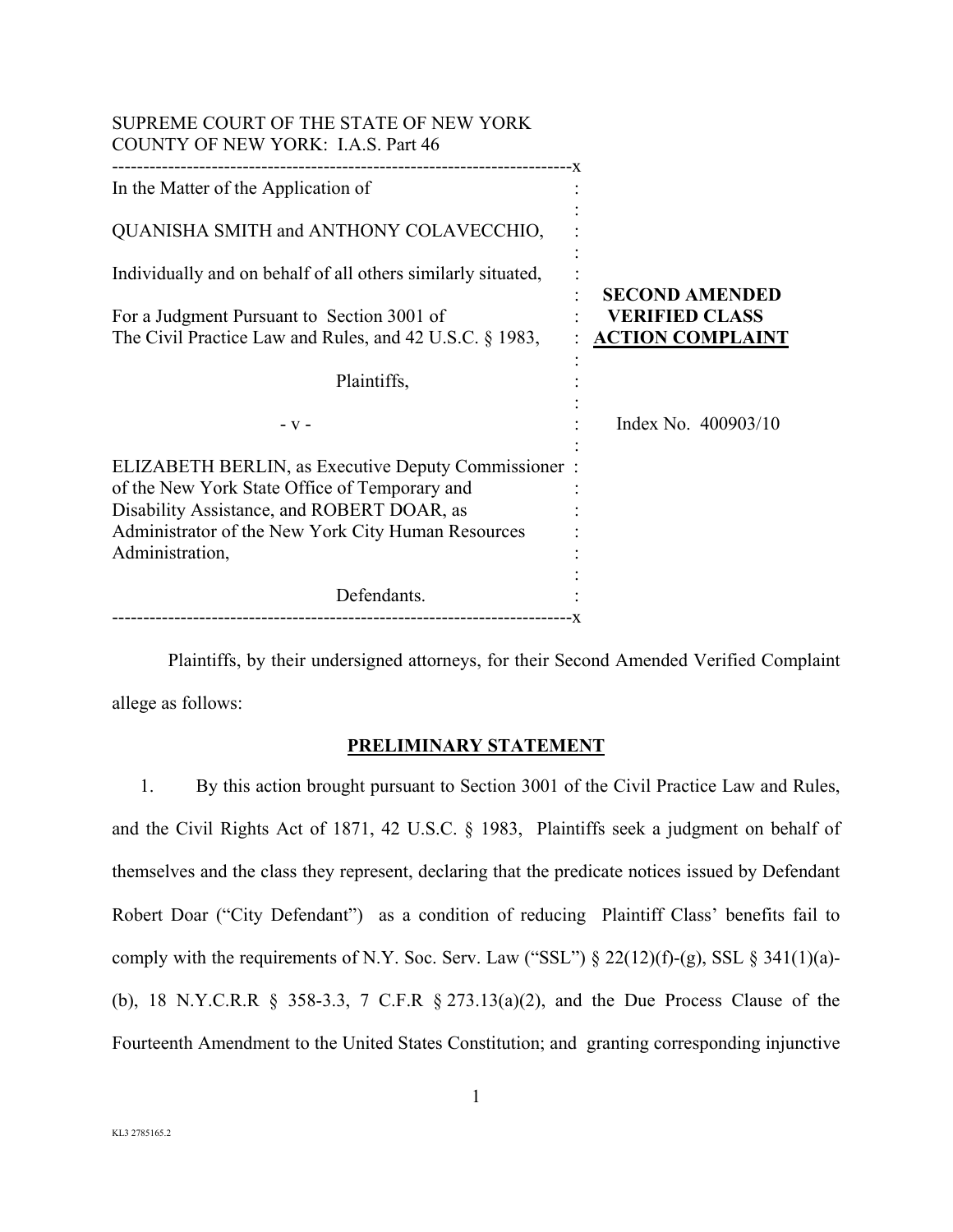relief prohibiting Defendants from sanctioning recipients of public assistance and food stamps unless and until they issue predicate notices that comply therewith, and directing Defendants to delete the sanctions of the class members and to issue to Plaintiffs and the class members all benefits lost as a result of the unlawful sanctions.

2. Plaintiffs also seek attorneys' fees and costs pursuant to the Civil Rights Attorneys Fees Awards Act of 1976, 42 U.S.C. § 1988; the New York State Equal Access to Justice Act, CPLR §§ 8600 *et seq.; and CPLR§ 909.* 

#### **BACKGROUND**

3. More than 1.6 million New York City residents depend on cash assistance and/or food stamps to sustain themselves, a number that is steadily rising in the current economic crisis. Each year tens of thousands of these individuals receive notices from the City's welfare agency, the Human Resources Administration ("HRA"), that the cash assistance benefits and/or food stamps that keep them fed and sheltered are being terminated or reduced to punish them for an alleged failure to comply with the agency's requirements that able-bodied recipients seek and maintain employment ("workfare requirements"). The duration of a punitive sanction can be as long as six months.

4. The form notices that public assistance recipients receive when their cash assistance and/or food stamp benefits are to be reduced do not provide the information mandated by SSL §§ 22 & 341; 18 N.Y.C.R.R. § 358-3.3(a)-(b); 7 C.F.R § 273.13(a)(2); and the Due Process Clause of the Fourteenth Amendment – information that would help them to establish both prior to and at an administrative Fair Hearing that an alleged infraction was not willful or that there was good cause for it, and how to otherwise avoid the imposition of a punitive sanction.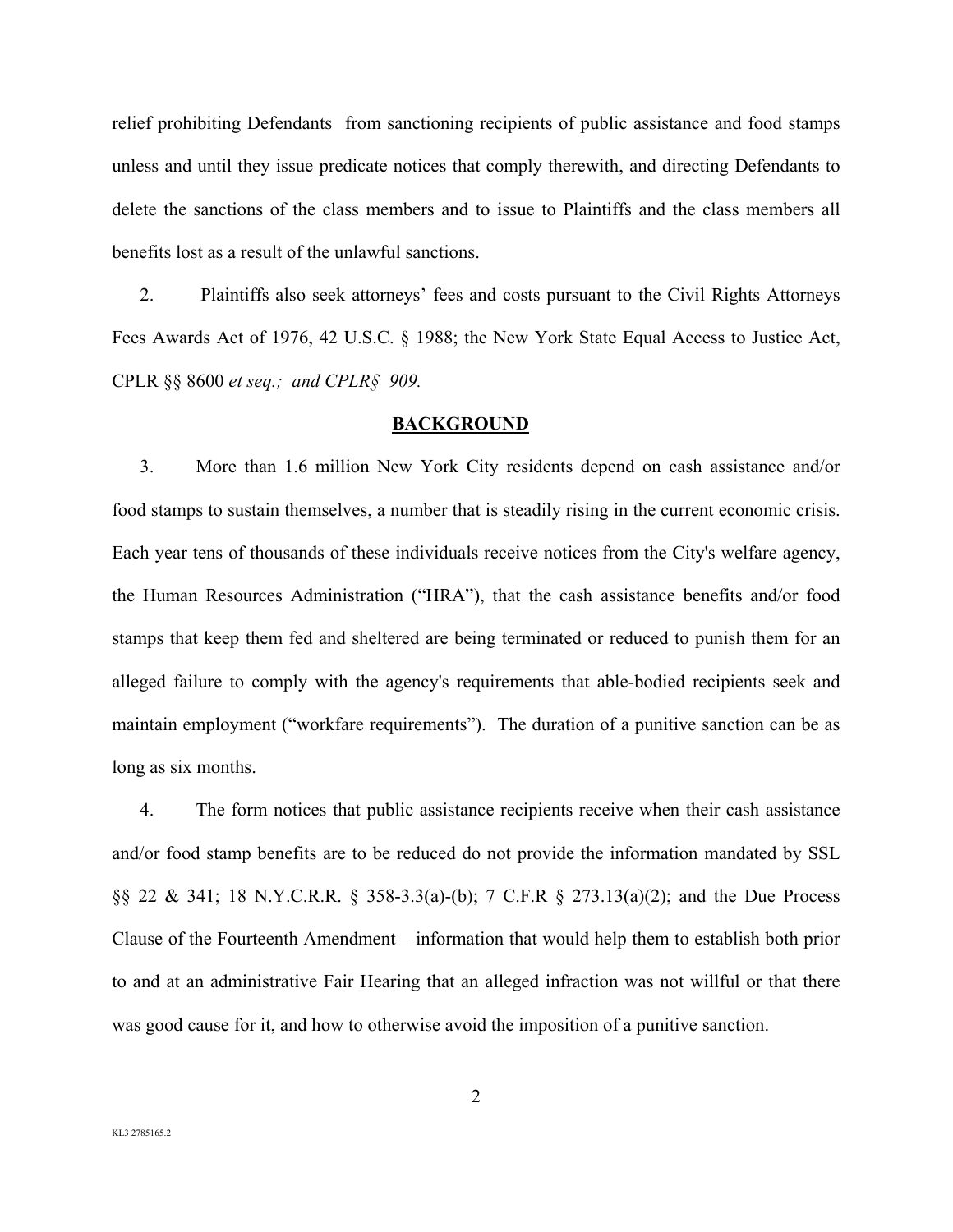5. At administrative Fair Hearings requested by recipients to challenge the imposition of a punitive sanction, the State Defendant's Administrative Law Judges ("ALJs") routinely fail to review the predicate notices to ensure that the City Defendant has complied with the legal notice requirements for the imposition of a sanction.

6. As a result of the inadequate notices, public assistance and food stamp recipients often suffer a reduction or termination of their benefits where an alleged infraction in fact has not occurred, or where such infraction, if it did occur, was unintentional and/or for which there was good cause, or where the sanction might otherwise be avoided.

### **VENUE**

7. Pursuant to CPLR 506(b), venue is properly placed in the Supreme Court of the State of New York, New York County by virtue of the fact that the State and City Defendants maintain principal places of business in such county.

#### **PARTIES**

#### **Plaintiffs**

8. Plaintiff QUANISHA SMITH resides at 50 Vermont Street, Brooklyn, New York 11207 with her two minor dependent children.

9. Plaintiff ANTHONY COLAVECCHIO resides at 2634 Harway Avenue, Brooklyn, New York 11214.

#### **Defendants**

10. State Defendant BERLIN is the Executive Deputy Commissioner of the New York State Office of Temporary and Disability Assistance ("OTDA"), the executive agency of the State of New York responsible for: (a) supervising the operation and administration of all public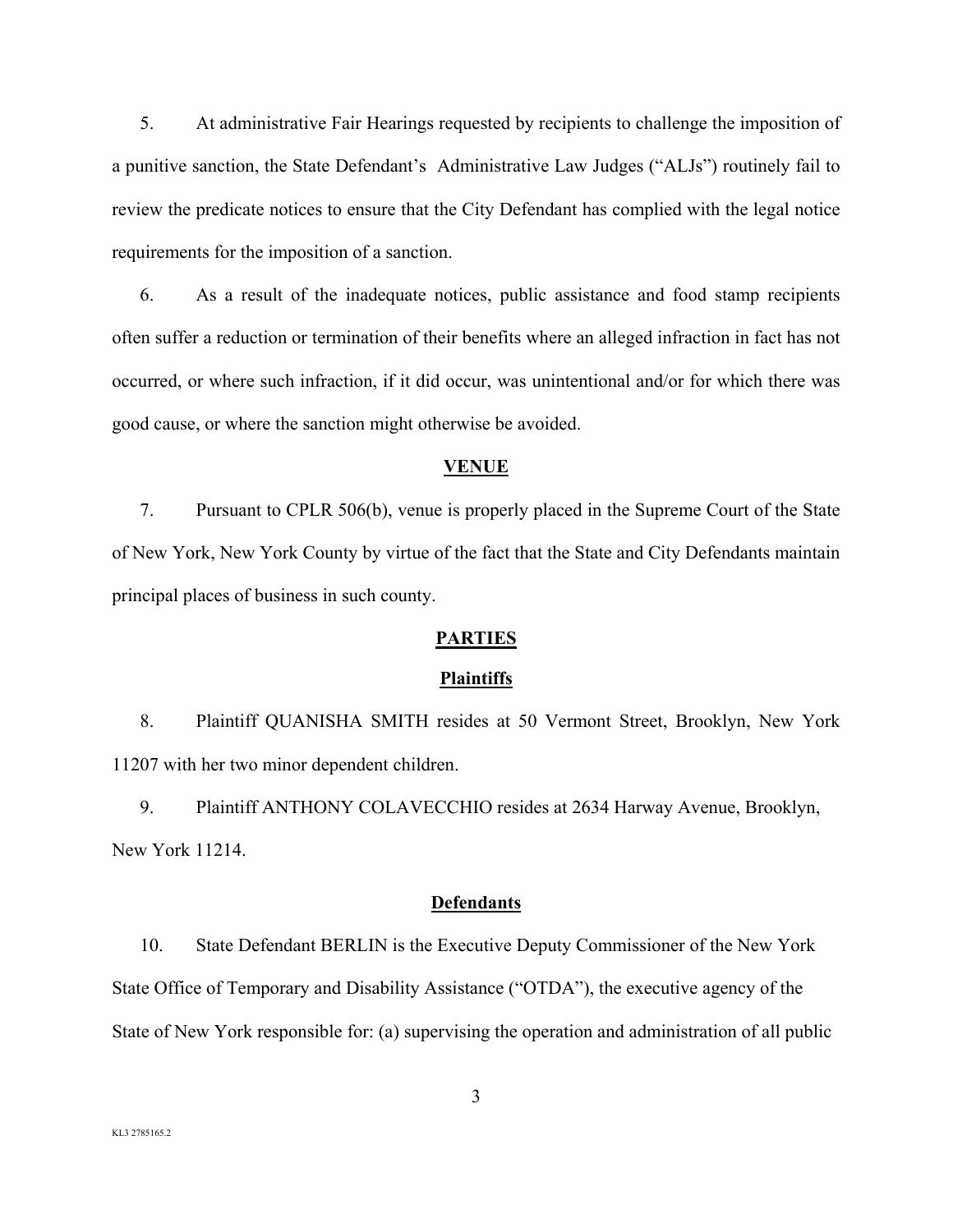assistance programs in New York State, including those operated or administered locally in New York City by HRA; (b) complying with federal and state law and regulations with respect to cash assistance and food stamps benefits; (c) promulgating regulations to ensure that the applicable state and city agencies, including HRA, comply with federal and state law and regulations; and (d) enforcing those laws and regulations.

11. City Defendant DOAR is the Administrator of the New York City HRA, the executive agency of the City of New York that has responsibility for: (a) the operation and administration of public assistance programs for New York City residents, including cash assistance and food stamps, and (b) complying with federal and state law and regulations relating to those programs.

#### **STATUTORY AND REGULATORY SCHEME**

12. Eligibility requirements for cash public assistance and food stamp benefits are set forth in federal and state statutes and regulations, as are the employment activity requirements, permissible punitive sanctions, and the due process Fair Hearing rights that exist to challenge benefit deprivations.

13. Congress established the federally-funded, state-administered food-stamp program in 1964 in order to "safeguard the health and well-being of the nation's populations by raising levels of nutrition among low-income households." 7 U.S.C. § 2011; 7 C.F.R. § 271.1. In New York State, the program is administered on the state level by OTDA, and in New York City by HRA.

14. The New York State Constitution provides that it is the duty of social services districts to provide adequately for individuals and families who do not have sufficient funds to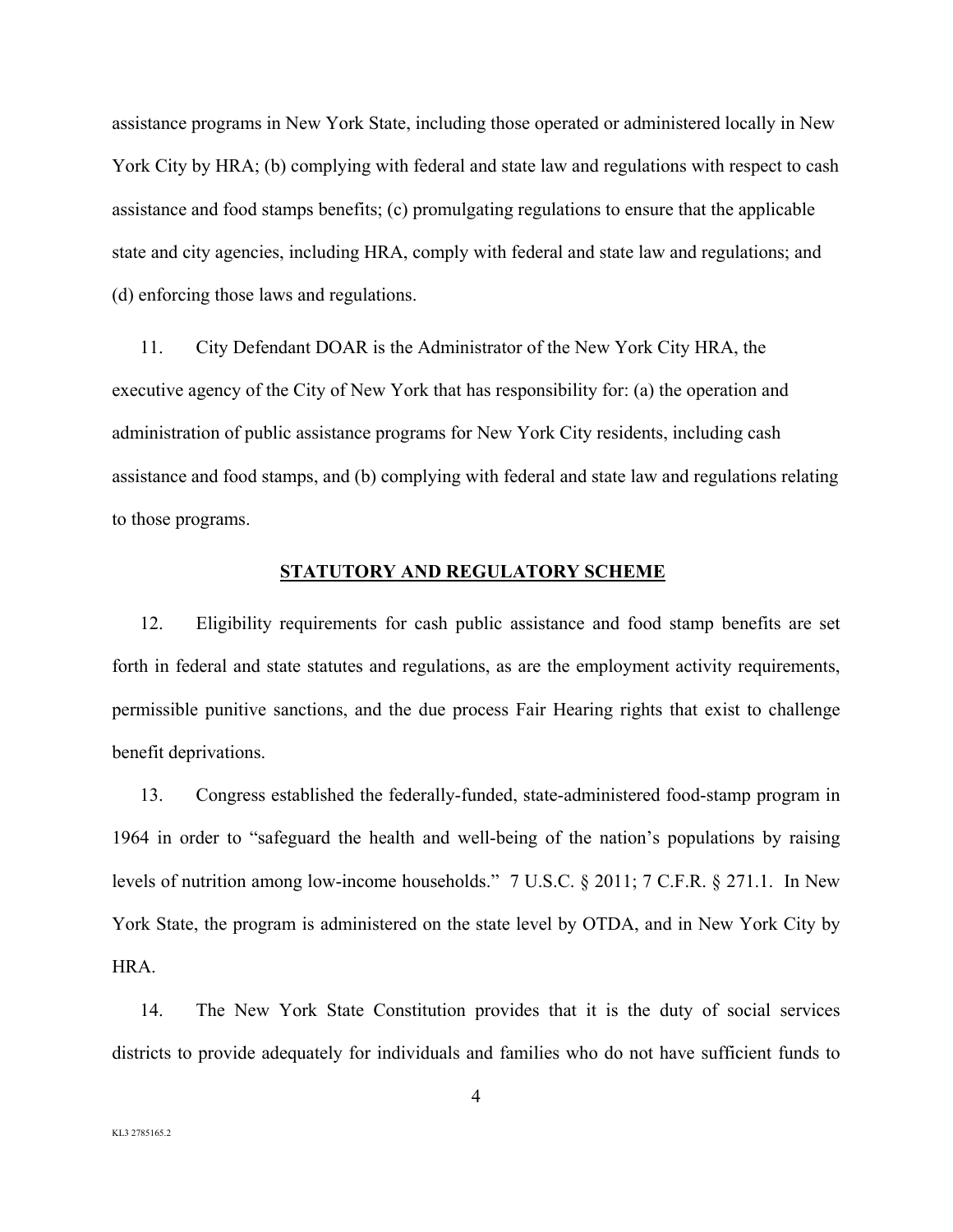support themselves: "The aid, care and support of the needy are public concerns and shall be provided by the state and by such of its subdivisions." N.Y. Const., art. XVII, § 1. New York has established cash assistance programs to comply with this duty: Family Assistance, which is available for up to five years to families with a child under 18 years of age and to pregnant women, and Safety Net Assistance, which is available after families with a child under the age of 18 or pregnant women have exhausted their Family Assistance, and to all other individuals. SSL §§ 158, 349.

### **Work Rules Requirements**

15. Adult recipients of both food stamps and cash assistance in New York State are subject to mandatory requirements that they seek and maintain employment in order to continue receiving benefits, SSL § 331(1); 18 N.Y.C.C.R. § 385.2(a), unless they are found exempt due to age, disability, or other reason. SSL § 332(1); 18 N.Y.C.C.R. § 385.2(b).

 16. Recipients who fail to comply with these mandatory workfare requirements are subject to punishment, called "sanctions," that cause a pro rata reduction in, or the elimination of, their benefits based on a penalty schedule set forth in SSL § 342 and 18 N.Y.C.R.R. § 385.12(d)-(e).

 17. On information and belief, thousands of public assistance and food stamp recipients are subjected to the sanction process each year. In many cases, the punitive sanction would be avoided if recipients were provided with the complete and accurate information as required by law regarding how to avoid the sanction.

 18. The penalty to be imposed as a result of a work rules violation is based on whether the charged individual has previously been sanctioned for a work rules violation, as the penalties increase for second, third and subsequent violations, and in the case of cash assistance whether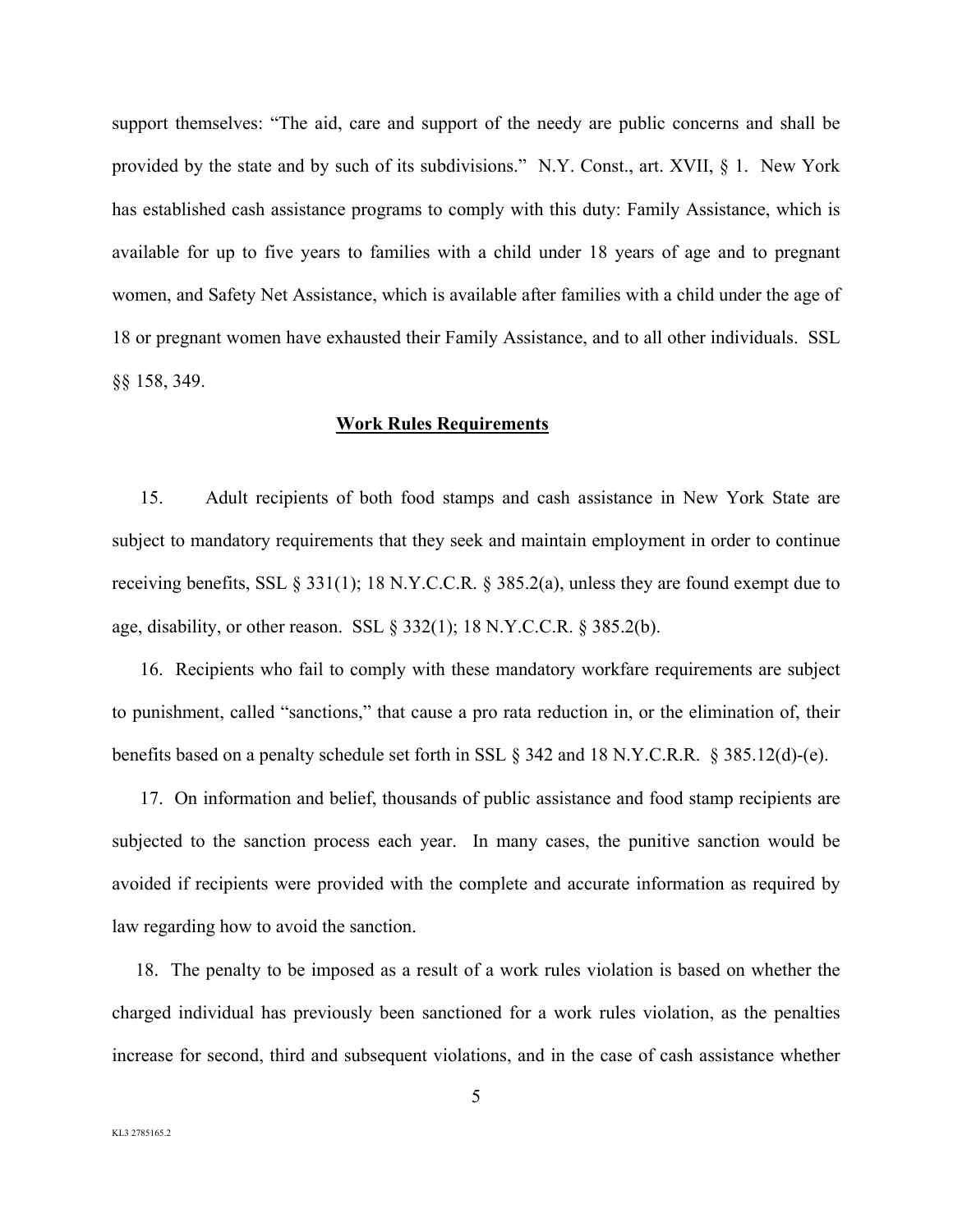the adult is a member of a household with minor children. SSL §§ 342(2)-(3); 18 N.Y.C.R.R  $§$  385.12(d)-(e).

 19. The table below accurately reflects the matrix of penalties for work rules violations specified in SSL §§ 342(2)-(3) and 18 N.Y.C.C.R. 385.12(d)-(e):

|                                                                                 | Duration of<br><b>First Sanction</b>       | Duration of<br><b>Second Sanction</b>    | Duration of Third<br>and Subsequent<br><b>Sanctions</b> |
|---------------------------------------------------------------------------------|--------------------------------------------|------------------------------------------|---------------------------------------------------------|
| Cash Assistance – Parent<br>or Caretaker of<br>Dependent Child                  | Until willing to<br>comply                 | 3 months and until<br>willing to comply  | 6 months and until<br>willing to comply                 |
| Cash Assistance –<br>Individuals In<br>Households Without<br>Dependent Children | 90 days and<br>until the failure<br>ceases | 150 days and until<br>the failure ceases | 180 days and until<br>the failure ceases                |
| Food Stamps                                                                     | 2 months and<br>until willing to<br>comply | 4 months and until<br>willing to comply  | 6 months and until<br>willing to comply                 |

### **The Sanction Procedure and Fair Hearing Requirements**

 20. Where HRA has determined that a failure or refusal to comply with an employment program requirement has occurred, prior to the imposition of a punitive sanction, it must issue to the benefits-recipient a so-called "Conciliation Notice." SSL § 341(1)(a); 18 N.Y.C.R.R. § 385.11(a). In 2006, the New York State Legislature amended SSL § 341 in order to specify the information that must be included in the Conciliation Notice. See Ch. 61, L. 2006, enacted April 20, 2006. As a result of the 2006 amendment, it is now required that the Conciliation Notice be in plain language and advise the recipient that a failure or refusal to comply with the employment requirements has occurred. It must also advise the recipient of the right to a conciliation to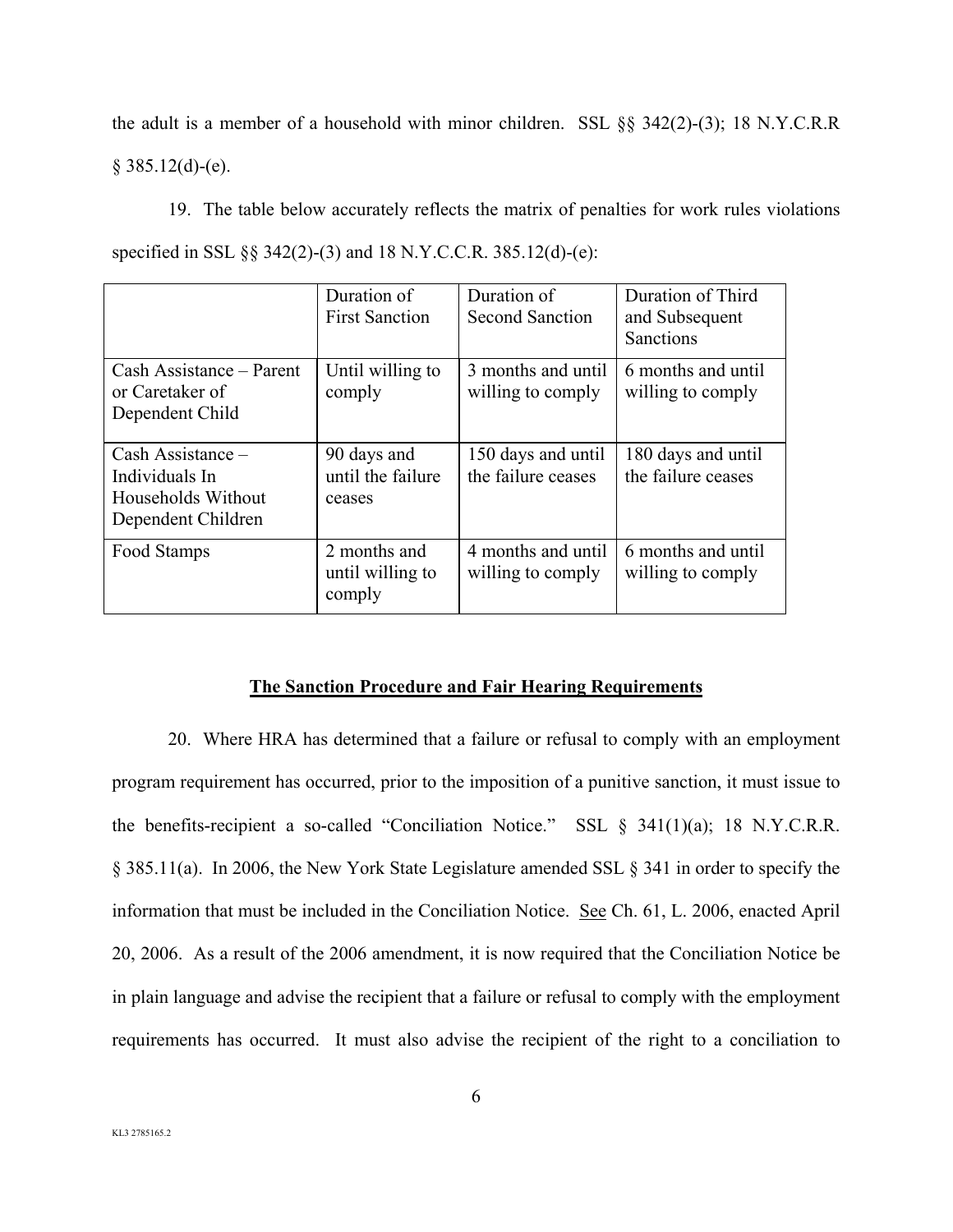resolve the reasons for such failure or refusal so as to avoid a pro-rata reduction of benefits and the necessary actions that must be taken to avoid the sanction. In addition, the time limits within which to request conciliation, an explanation in plain language of what would constitute good cause for non-compliance, and examples of acceptable forms of evidence that might warrant an exemption from work activities and/or demonstrate such good cause must be provided. SSL  $§$  341(1)(a).

 21. HRA's Office of Procedures published a Conciliation/Notice of Intent Manual For Employment Infractions. This manual was in effect from June 26, 2003 until it was superseded by Chapters 14 and 15 of HRA's Employment Process Manual on December 12, 2010. Amendments to Chapter XIV of the Employment Process Manual were published on October 3, 2011. The guidelines in these manuals contain a list of typical excusable reasons for infractions including doctor's appointment or emergency visit for participant or child, and list a "note from doctor" as a form of acceptable supporting documentation (although supporting documentation is not necessarily required to establish "good cause" in support of a recipient's statement). See Conciliation/Notice of Intent Manual for Employment Infractions at 6 , Employment Manual at 14.10- 14.11 and its October 10, 2011 revision at 14.9 – 14.10 (copies of which are annexed hereto as Exhibits A, B, and C, respectively.)

 22. If HRA determines that the infraction did not occur, or if it determines that it did occur but was not willful or that there was good cause therefor, the punitive sanction will not be imposed. If it is found that the infraction did occur but that neither lack of willfulness nor good cause is found, HRA issues a notice of its intent to impose the punitive sanction. SSL §§ 22, 341(1)(b); 18 N.Y.C.R.R § 385.12(a)(2) & (b)(3). (The full title of this notice is "Notice of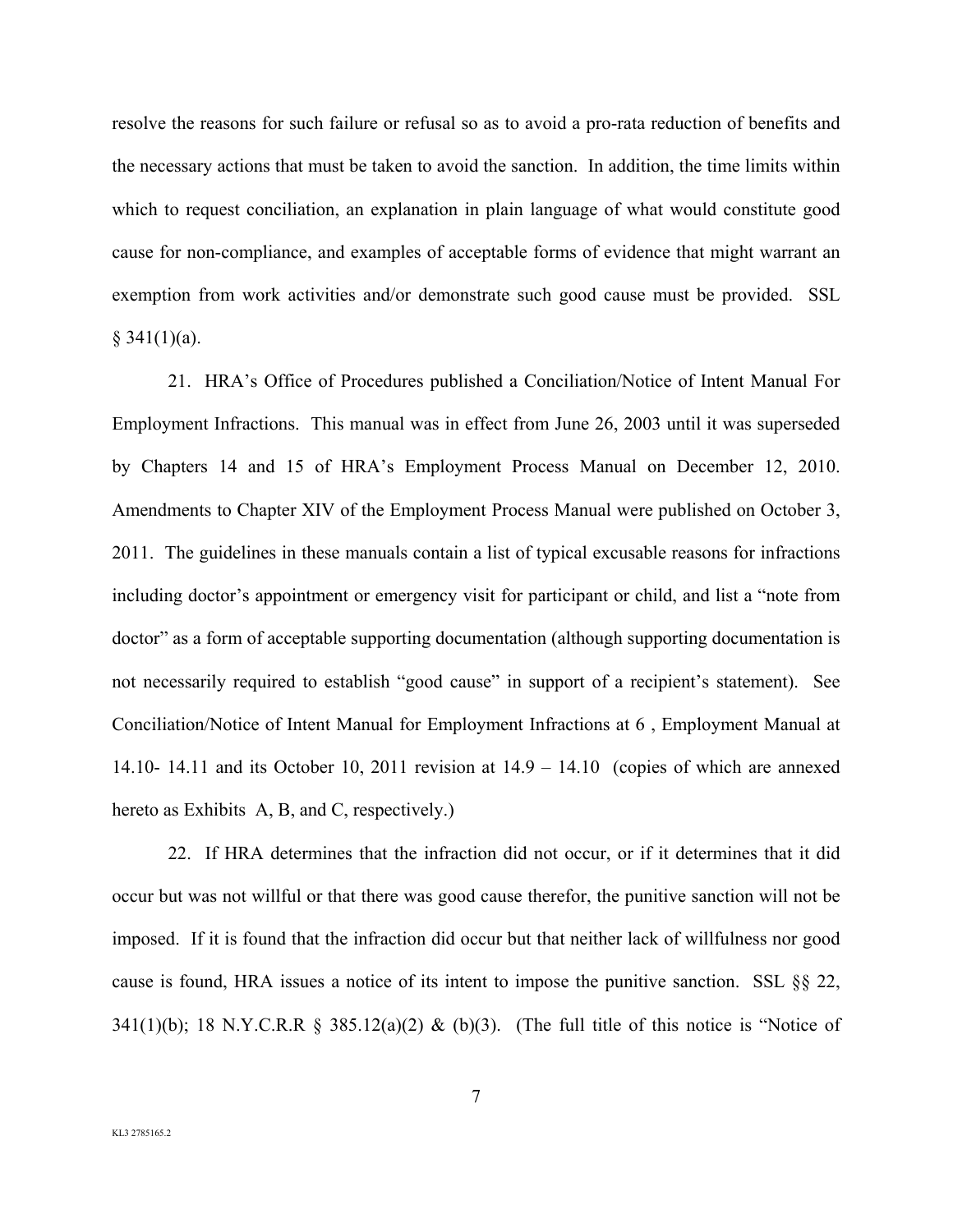Decision On Your Public Assistance, Food Stamps and Medical Assistance" but is better known as a "Notice of Intent" and will be referred to as "NOI" hereinafter.)

 23. Pursuant to the same 2006 amendments to SSL § 341, a NOI to impose a punitive sanction must be in plain language and include *inter alia* the specific instance(s) of failure or refusal to comply with employment rule requirements, the particular reasons for the determination that such failure to comply was willful and without good cause, the necessary actions that must be taken in order to avoid the imposition of the sanction, and information advising recipients of the right to challenge the determination at a Fair Hearing and how to enforce their Fair Hearing rights. Id. Such notices must also meet the adequacy requirements set forth in 18 N.Y.C.R.R. § 358-3.3, 7 C.F.R § 273.13(a)(2), and the Due Process Clause of the Fourteenth Amendment.

 24. By way of a General Information System Message, Russell Sykes, Deputy Commissioner of OTDA, informed key local social service district personnel of both the new notice requirements imposed by the 2006 amendments to SSL § 341 and that OTDA would be revising the Conciliation Notices and sanction notices in order to comply with the legislative mandates. See GIS 06 TA/DC016, May 25, 2006 (a copy of which is annexed hereto as Exhibit D.)

 25. Federal and state law similarly guarantees that food stamp recipients have the right to a fair hearing to challenge any action of the state or local agency that affects their participation in the Food Stamp program. 7 U.S.C. § 2020; 7 C.F.R. § 273.15(a); U.S. Const., amend. XIV, § 1; SSL § 22(3)(b); 18 N.Y.C.R.R. § 358-3.1.

26. The federal regulations governing Food Stamp programs establish specific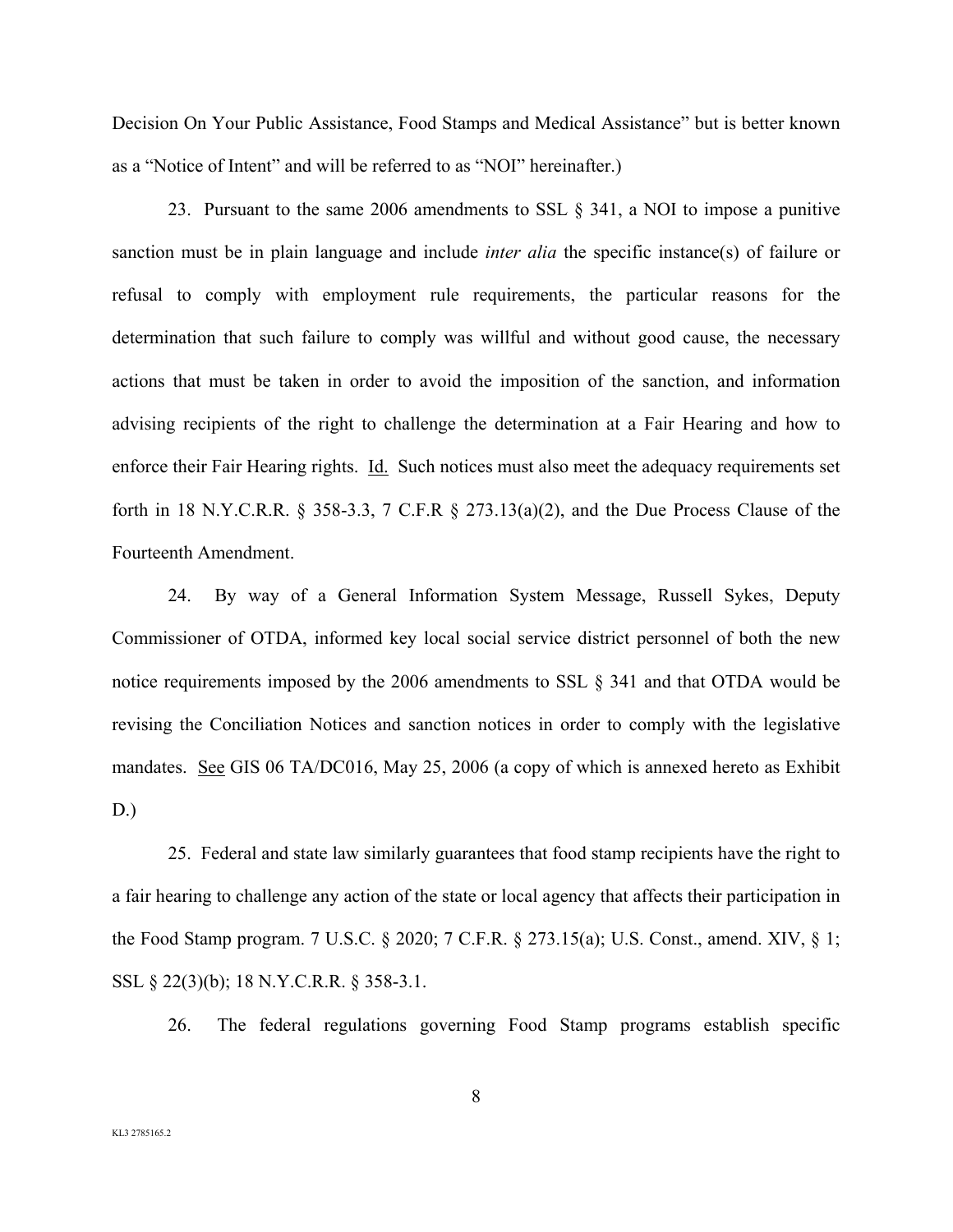requirements for these fair hearings:

- (a) The notice of adverse action shall be considered adequate if its explanations are in easily understandable language. 7 C.F.R  $§$  273.13(a)(2).
- (b) The hearing decision must be "based on the hearing record," 7 C.F.R.  $\S 273.15(q)(1)$ , and the decision must "summarize the facts of the case, specify the reasons for the decision, and identify the supporting evidence and the pertinent Federal regulations." 7 C.F.R. § 273.15(q)(2).

 27. At all Fair Hearings in which the issue is reduction of benefits, the burden is on the Agency to prove that its proposed action is correct. 18 N.Y.C.R.R. § 358-5.9(a).

 28. At all Fair Hearings, the Agency must appear at the hearing along with the case record and a written summary of the case. 18 N.Y.C.R.R. § 358-4.3(b); Rodriguez v. Blum, 79 Civ. 4518 (S.D.N.Y. Mar. 3, 1983).

 29. At the Fair Hearing, the ALJ has the responsibility and authority to, *inter alia*, ensure a complete record, elicit documents and testimony, adjourn the hearing where appropriate, review and evaluate the evidence, determine credibility of witnesses, make findings of facts, issue subpoenas, and prepare a recommended decision. 18 N.Y.C.R.R. § 358-5.6(b). See also 7 C.F.R  $\S 273.15(m)-(n)$ .

 30. ALJs are also required to assist *pro se* appellants to develop the record. This responsibility was underscored by OTDA Deputy General Counsel Russell Hanks in a December 11, 1996 Policy Guideline, (a copy of which is annexed hereto as Exhibit E) [hereinafter Policy Guideline], in which he stated: "[A]n adjournment may be granted for an Appellant to obtain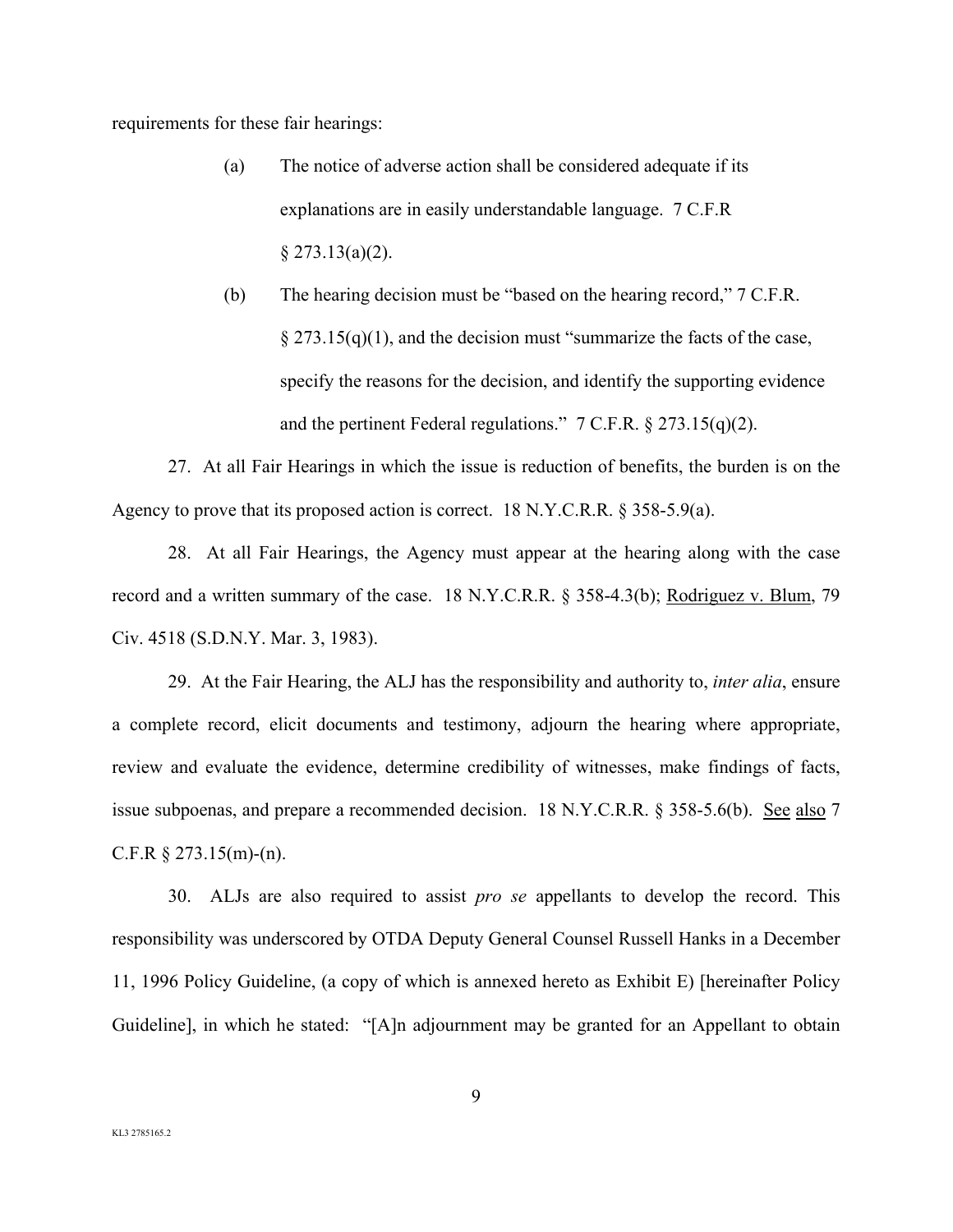additional relevant supporting documentation, where the hearing officer determines that there was a good reason for the appellant's failure to produce it at the hearing on the first scheduled date." Id. at 2.

 31. The Decision After Fair Hearing ("DAFH") must be based on the evidence of record and may direct that specific action be taken. In addition, the decision may address the violation of any provision of the Fair Hearing regulations, 18 N.Y.C.R.R. Part 358, including violations concerning notice. 18 N.Y.C.R.R. § 385-6.1(a); 7 C.F.R. § 273.15(q).

 32. In determining the credibility of an Appellant at the hearing, the ALJ must state in the decision as specifically as possible the basis for such determination. The lack of documentary evidence is not a *per se* basis for finding an appellant's testimony incredible. Uncorroborated testimony may be found credible, particularly where it is uncontradicted and internally consistent. See Policy Guideline, Ex. E.

### **FACTUAL ALLEGATIONS**

### **QUANISHA SMITH**

 33. Plaintiff QUANISHA SMITH is a recipient of public assistance and food stamps. Included in her public assistance grant was a rent supplement which enhanced the shelter allowance portion of her grant from \$400 per month – which is the usual shelter grant for a threeperson public assistance – to \$925 per month. 18 N.Y.C.R.R. § 352.3. This better enabled her to afford to pay her monthly rent of \$1,046.27.

 34. Plaintiff Smith became eligible for the rent supplement when she moved into her apartment from a homeless shelter in 2005.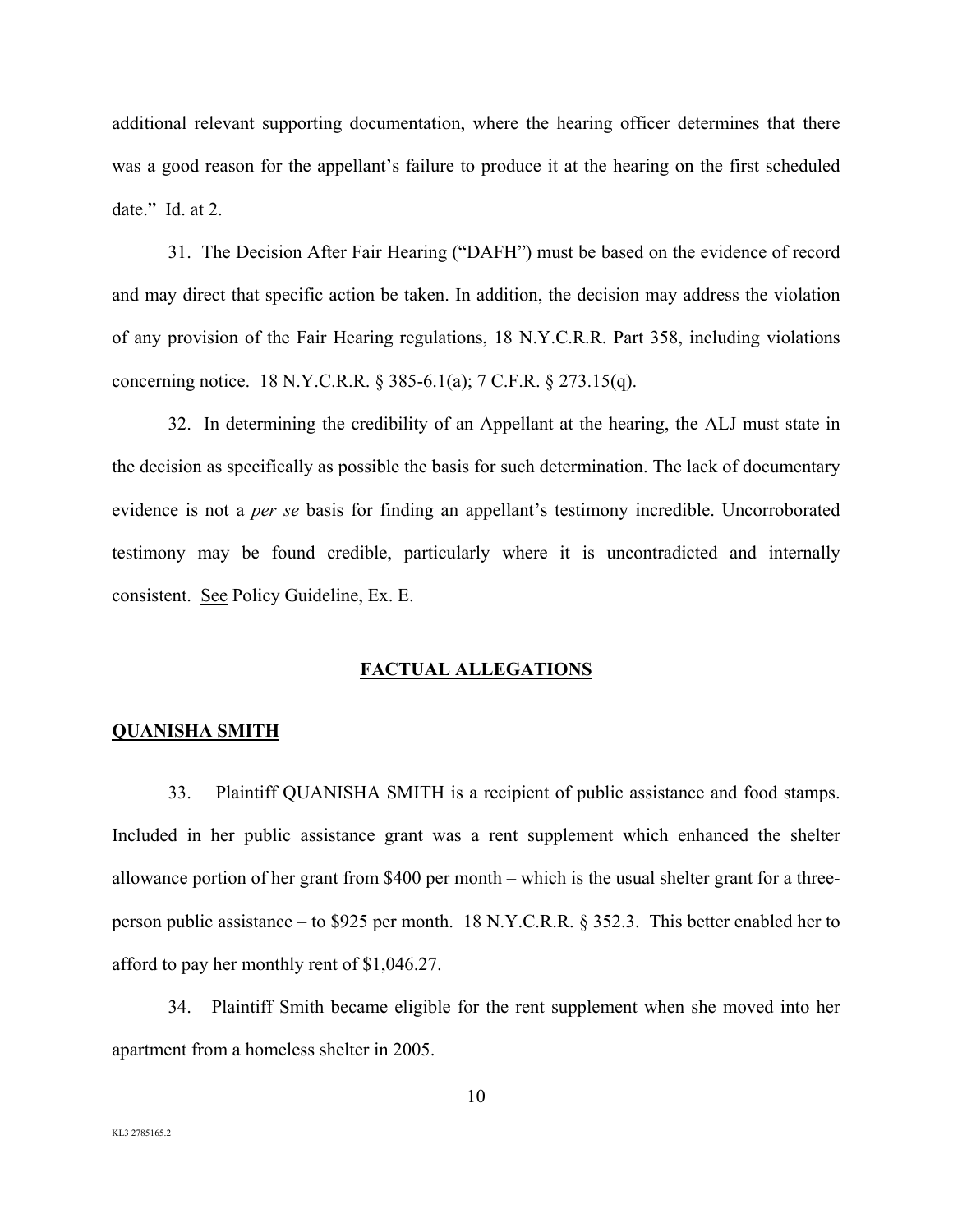35. Until recently, public assistance recipients lost their eligibility for this supplement in its entirety if an employment-related sanction was imposed on them. Now, they lose a pro-rata share of the supplement along with the loss of the pro-rata share of the rest of their assistance grant.

 36. City Defendant proposed to sanction Plaintiff in November 2006, August 2008, March 2009 and August 2009. On information and belief, in each instance, after the sanction went into effect, the determination to sanction was reversed and the sanction was deleted from Plaintiff Smith's record.

 37. On information and belief, after the above-referenced sanctions were deleted, Plaintiff Smith's benefits were restored prospectively. However, City Defendant failed to restore the rent supplement retroactively as it should have, resulting in Plaintiff Smith falling into rent arrears.

 38. Plaintiff Smith's landlord, BQNY PROPERTIES, LLC, commenced a summary non-payment eviction proceeding against her in August 2009.

 39. On September 23, 2009, HRA gave her an appointment to report to a so called "Back to Work" vendor on September 24, 2009 at 11:00 a.m. (A copy of the appointment notice is annexed hereto as Exhibit F)

 40. At approximately 9:30 a.m. on September 24, 2009, while Plaintiff Smith was preparing to keep the required appointment, she received a telephone call from her child's school advising her that her then nine-year-old was ill.

 41. Plaintiff Smith immediately went to the school to get her child, brought him to the doctor and thus was unable to keep the mandatory appointment.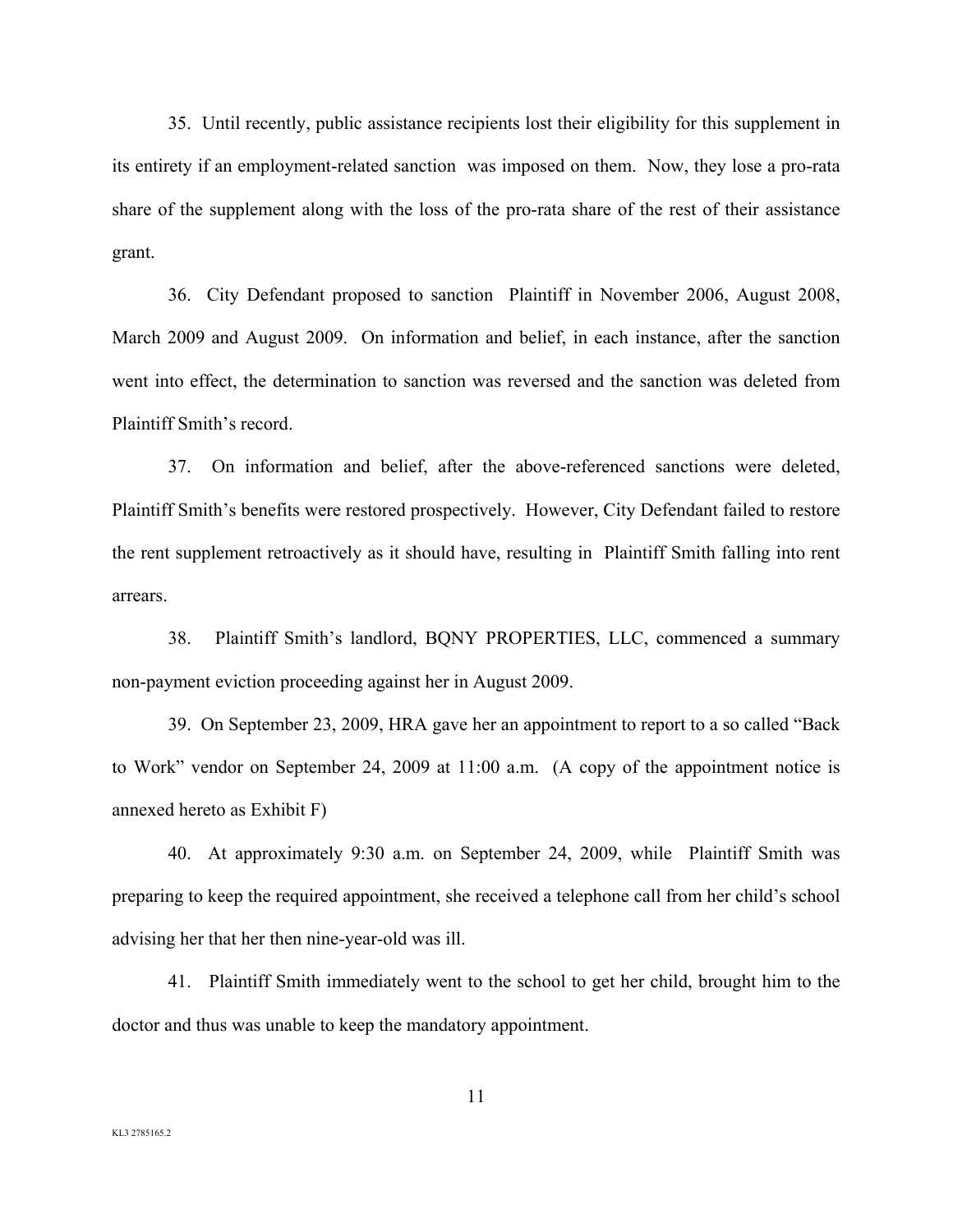42. On September 26, 2009, HRA issued a Conciliation Notice, (a copy of which is annexed hereto as Exhibit G), vaguely and ambiguously advising Plaintiff Smith that she "either did not meet the minimum number of work hours required or failed to cooperate during the period 09/24/09 to 09/24/09 [sic]." The notice also advised her of an October 6, 2009 appointment to discuss the matter.

 43. The Conciliation Notice failed to advise Plaintiff Smith of the "specific instance or instances of willful refusal or failure to comply" with the employment requirements and the necessary actions that must be taken to avoid a pro-rata sanction. SSL  $\S 341(1)(a)$ . Neither did the notice contain the statutorily required "explanation in plain language of what would constitute good cause for non-compliance and examples of acceptable forms of evidence that may warrant an exemption from work activities, including evidence of domestic violence, and physical or mental health limitations that may be provided at the conciliation conference to demonstrate such good cause for failure to comply with the [work] requirements." Id.

 44. Had the statutorily required language appeared in the Conciliation Notice, Plaintiff Smith would have known that her child's illness and the fact that she took him to the doctor, constituted "good cause" for missing the September 24, 2009 appointment, and that although written verification was not absolutely necessary to confirm her child's illness, she could have brought a doctor's note, (such as the one she subsequently obtained and which is annexed hereto as Exhibit H), to the conciliation conference as verification. By notice dated October 9, 2009, (a copy of which is annexed hereto as Exhibit "I"), HRA notified Plaintiff Smith that effective October 20, 2009, it intended to sanction her by reducing her public assistance benefits from \$1,246 per month to \$480 per month because she did not attend the September 24, 2009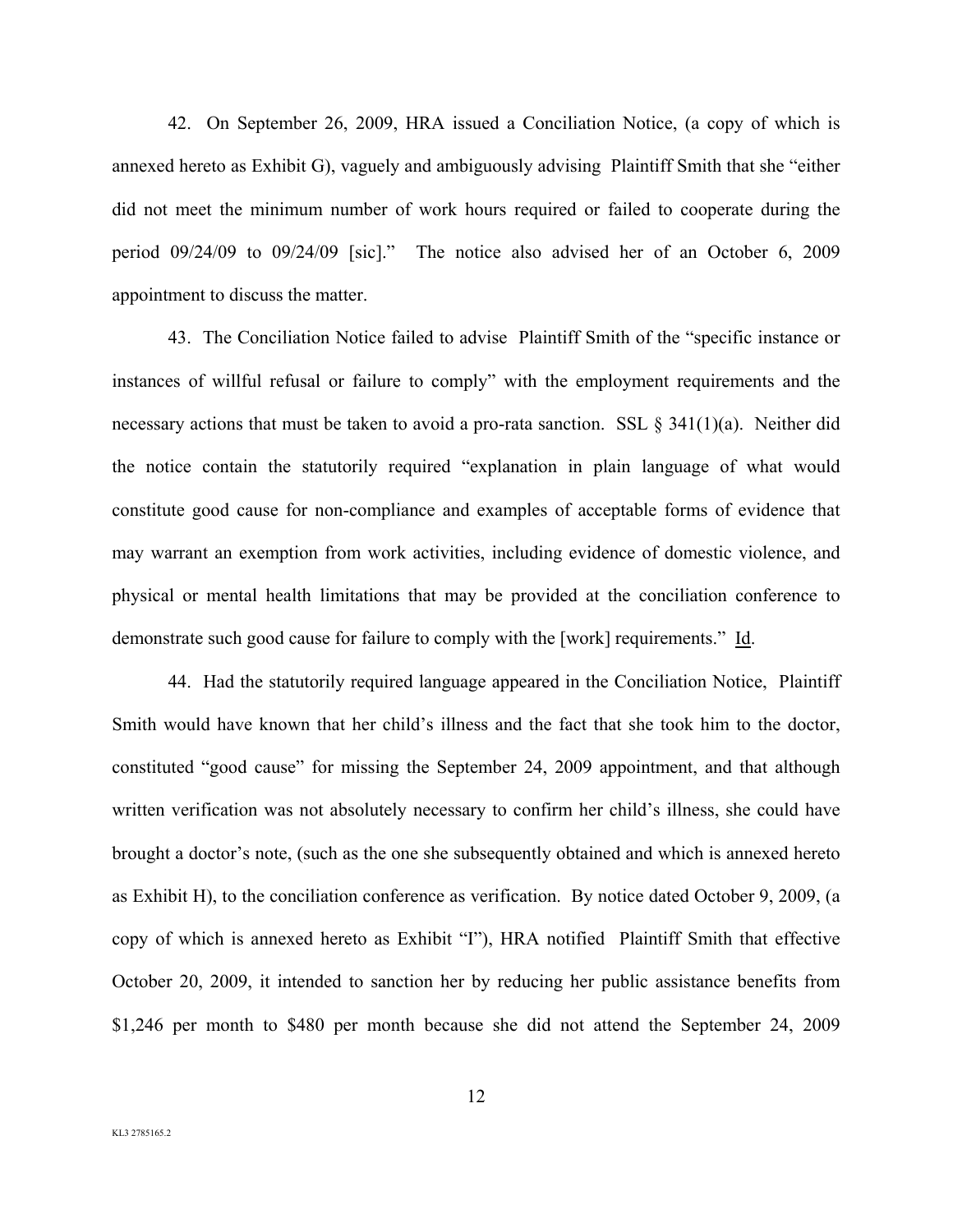appointment.

 45. However, in violation of the requirements of SSL § 341(1)(b) the notice failed to advise Plaintiff Smith of the reasons why it was determined that her failure to keep the appointment was willful and without good cause, nor did it advise her of the necessary actions that could have been taken in order to avoid the sanction.

 46. The sanction went into effect on October 20, 2009. The shelter allowance portion of Plaintiff Smith's grant was reduced from \$925 per month to \$400 per month because the sanction not only resulted in the pro-rata loss of benefits, but also the loss of her rent subsidy.

 47. Plaintiff Smith requested a Fair Hearing to challenge the proposed sanction. The hearing at which Plaintiff Smith appeared without the benefit of legal representation was held before ALJ Peter Evangelista on January 19, 2010.

 48. At the Fair Hearing, Plaintiff Smith explained that on the morning of September 24, 2009, she was on her way to the appointment when she learned that her child was sick, and that she had to take him to the doctor. The ALJ asked if she had any proof that she had in fact done so. Plaintiff Smith answered, "Not on me today, but I did bring it to the Agency."

 49. Rather than take any additional steps to assist this *pro se* Fair Hearing Appellant to develop the record, the ALJ stated, "That's all I wanted to ask." The ALJ then concluded the hearing.

 50. State Defendant issued a DAFH in the matter on January 21, 2010 upholding HRA's determination of October 9, 2009 to reduce Plaintiff Smith's public assistance and Food Stamp benefits. (A copy of the DAFH is annexed hereto as Exhibit J.)

51. In the DAFH, the ALJ failed to address the adequacy of either the Conciliation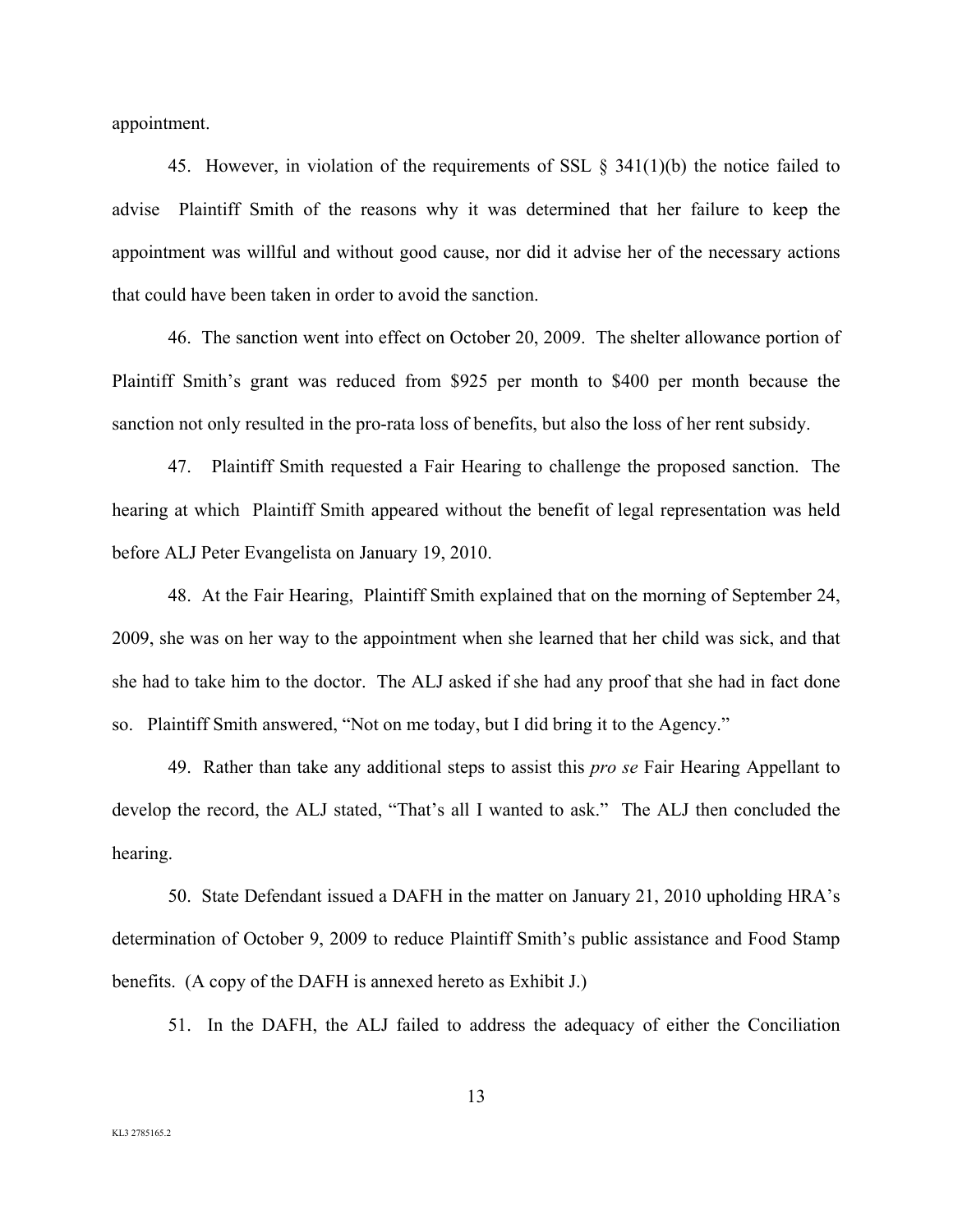Notice or the Notice of Intent as he should. See 18 N.Y.C.R.R. § 358-6.1(a); Policy Clarification, Ex. K.

52. State Defendant justified the decision with the following reasoning:

[A]lthough the Appellant testified that her son was ill on September 24, 2009, the Appellant failed to submit any evidence to establish that her son had an illness which prevented her from reporting to her employment assignment on September 24, 2009, as requested by the Agency. The Appellant's failure to report is also found to be willful, in that the Agency advised the Appellant of the appointment, and the Appellant determined not to report.

DAFH, Ex. J at 7.

 53. On information and belief, Plaintiff Smith's sanction was not scheduled to end until April 18, 2010. Plaintiff Smith was not eligible to re-apply for Family Eviction Prevention Supplement until the sanction was lifted and even if accepted, she would not have received the rent supplement for the period of the sanction.

54. Plaintiff Smith commenced this action by Order to Show Cause on April 6, 2010.

As a direct result of the filing of this case, Defendants took action to delete the sanction and to restore lost benefits to Plaintiff Smith.

55. Plaintiff Smith remains subject to employment requirements and will undoubtedly

receive appointments requiring her to comply with such requirements. She remains subject to receipt of Conciliation Notices and Notices of Intent that fail to comply with the requirements of the Social Services Law and Regulations promulgated thereunder, the Food Stamp Act and Regulations promulgated thereunder, and the Due Process Clause of the Fourteenth Amendment.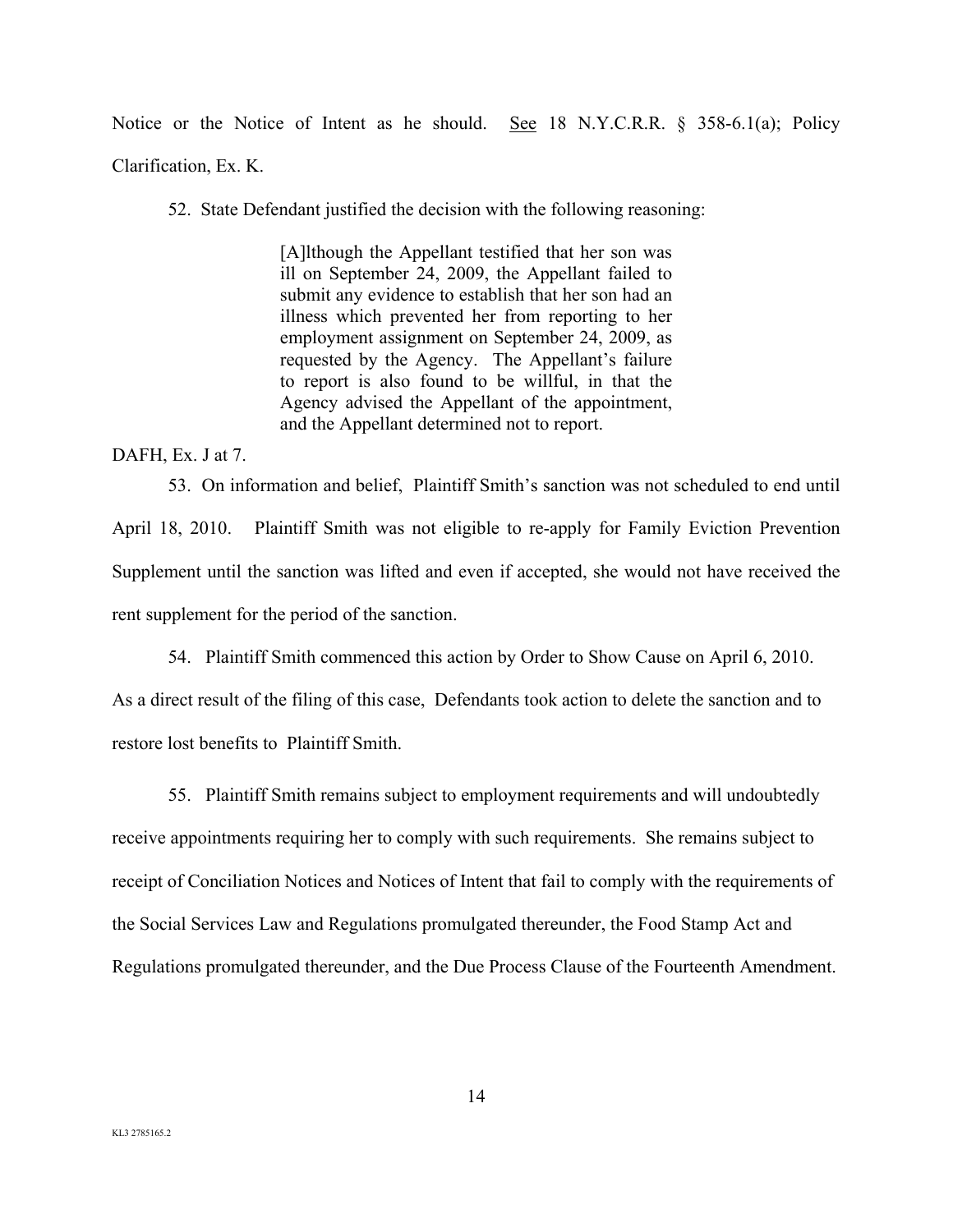#### **ANTHONY COLAVECCIO**

 56. Plaintiff ANTHONY COLAVECCHIO was a recipient of public assistance and food stamps until his benefits were discontinued on or about August 9, 2010 because of an employment rules sanction.

 57. In early July 2010, HRA advised Colavecchio of a work activity appointment for July 10, 2010. Colavecchio attended the appointment as required and was told to return to the same location on July 12, 2010 for an orientation. Colavecchio kept that appointment as well and was given instructions by a worker at HRA to report to another location on July 13, 2010.

 58. Colavecchio informed the worker that because he had a mandatory court appearance on July 13, 2010 he could not report as instructed. The worker did not tell Colavecchio to return on July 14, 2010. Rather, he was advised to call a so-called "Back To Work" vendor at a particular telephone number for further instructions.

 59. Colavecchio called the telephone number he was given several times over a period of days but no one answered until several days later when he was given an appointment for July 26, 2010.

 60. On July 16, 2010, City Defendant issued a Conciliation Notice to Plaintiff Colavecchio scheduling a conciliation conference for July 27, 2010. The notice (a copy of which is annexed hereto as Exhibit L) stated that Colavecchio had "failed to cooperate with the mandatory work activity at the Back to Work (BTW) vendor." The notice ambiguously stated that Colavecchio either "did not meet the minimum number of work hours required or failed to cooperate during the period 07/12/2010 through 07/16/2010."

15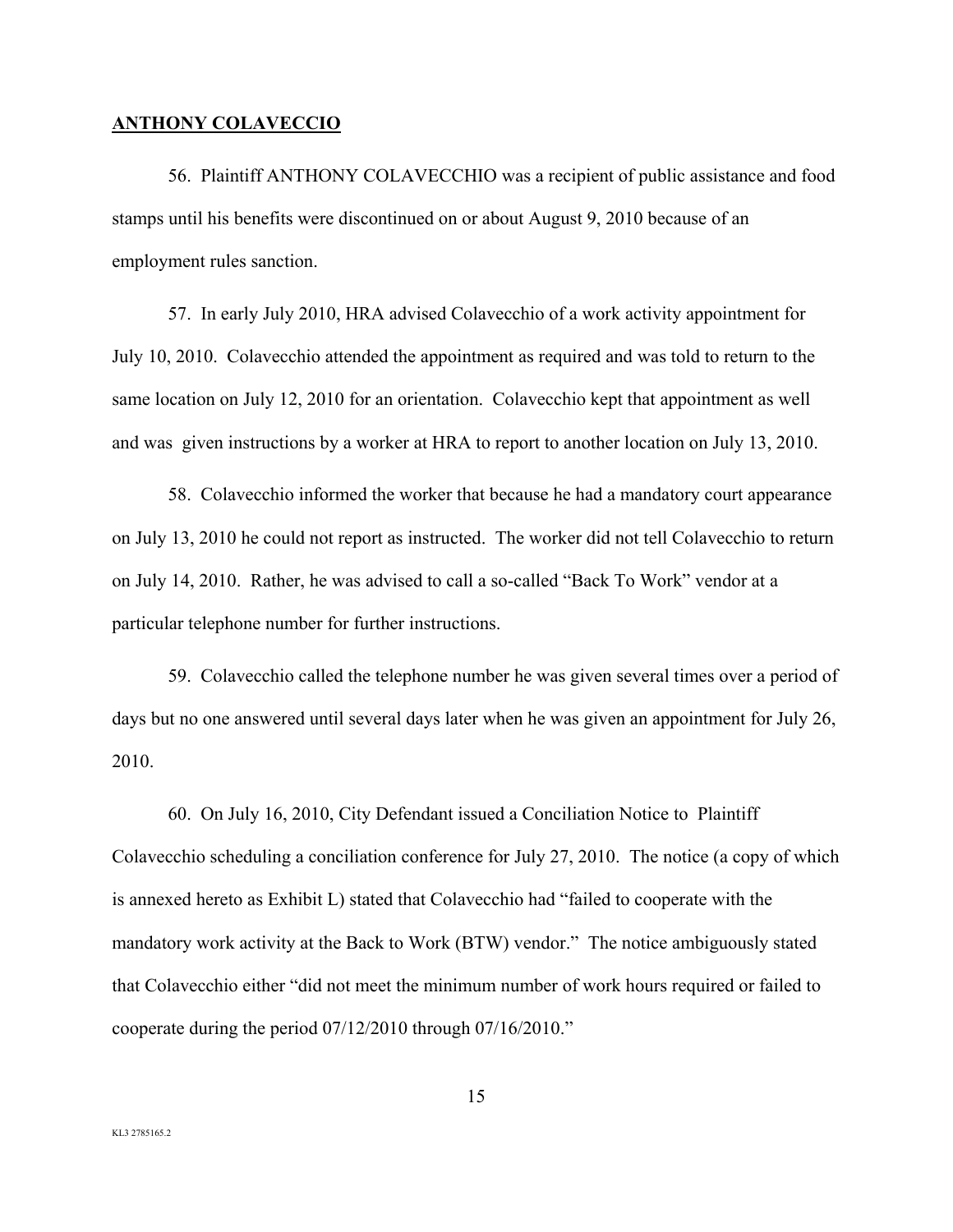61. Except for the identifying information, the Conciliation Notice was identical to the one issued to Plaintiff Smith. Thus the Conciliation Notice failed to advise Colavecchio of the specific instance or instances of his alleged willful refusal or failure to comply without good cause with the work requirements. The Conciliation Notice further failed to advise Plaintiff Colavecchio of the necessary actions that must be taken to avoid a pro-rata sanction. Nor did the notice contain the statutorily required "explanation in plain language of what would constitute good cause for non-compliance and examples of acceptable forms of evidence that may warrant an exemption from work activities, including evidence of domestic violence, and physical or mental health limitations that may be provided at the conciliation conference to demonstrate such good cause for failure to comply with the [work] requirements." SSL  $\S 341(1)(a)$ .

 62. Colavecchio called the Back To Work vendor on July 24, 2010 to confirm the July 26, 2010 appointment. At that time he was told not to bother keeping the appointment, but rather, that he should keep his July 27, 2010 conciliation appointment at his Job Center.

 63. Plaintiff Colavecchio attended the conciliation conference and explained that he had a mandatory court appearance on July 13, 2010. He brought with him and showed to the HRA conciliation worker, a notice given to him at this previous court appearance indicating July 13, 2010 as his next required court appearance. The notice (a copy which notice is annexed hereto as Exhibit M) does not contain any identifying information such as a name or docket number to link the court date with Mr. Colavecchio.

 64. Had the statutorily required language appeared in the Conciliation Notice, Plaintiff Colavecchio would have known that a mandatory court appearance might have constituted "good cause" for missing the July 13, 2010 appointment. He would also have know that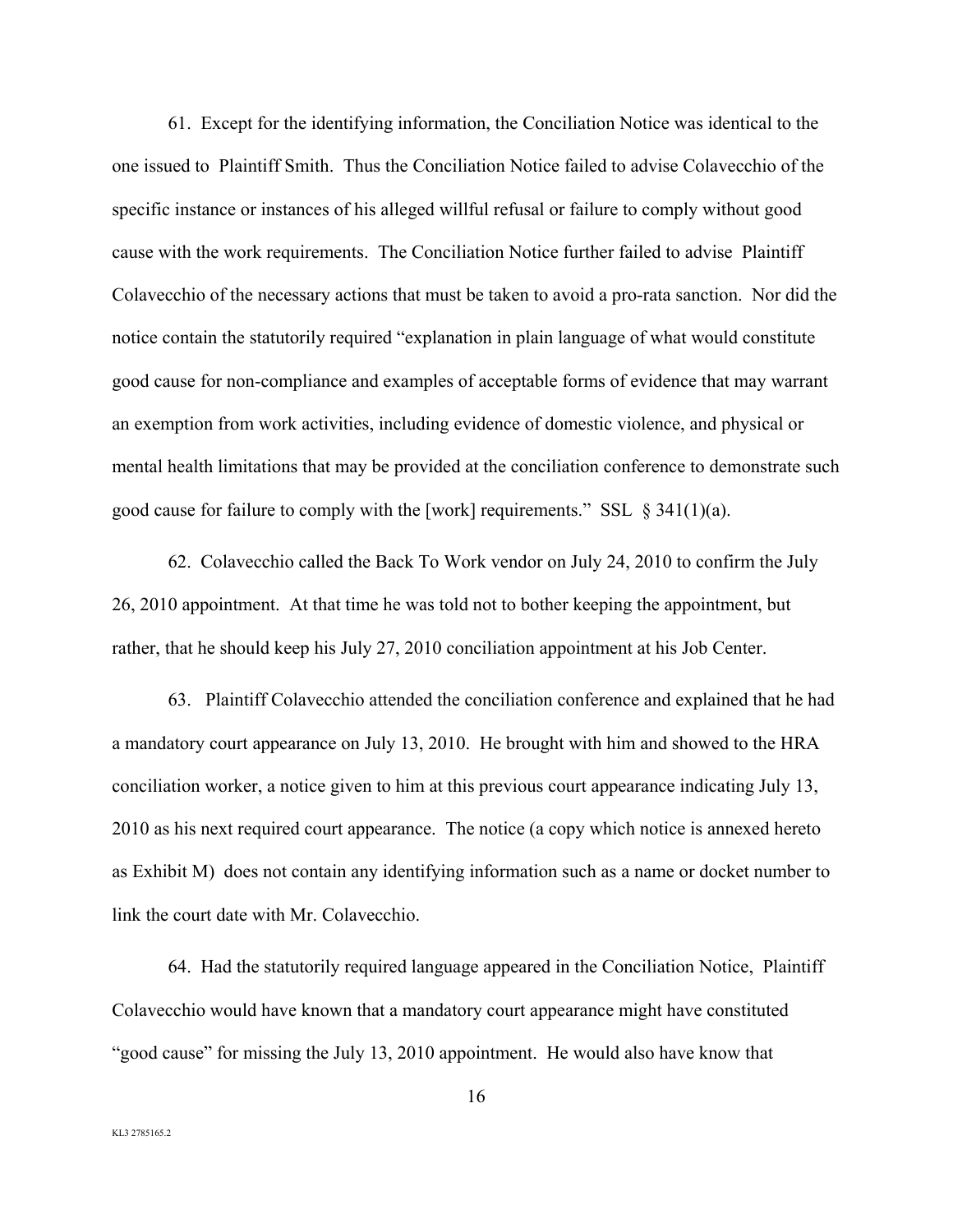verification in the form of an official court document, such as a printout from the Office of Court Administration's web site or a letter from his attorney confirming the mandatory court appearance and the fact that Colavecchio actually attended court that day could have been brought by him to the conciliation.

 65. Solely as a result of the City Defendant's failure to inform Colavecchio of what would be acceptable verification of his reason for missing the July 13, 2010 appointment, Colavecchio did not obtain and bring with him the particular documentation that would have verified his mandatory court appearance of July 13, 2010. HRA determined that the failure to attend the mandatory appointment was willful and without good cause and stamped his Conciliation Notice "CONCILIATION NOT SUCCESSFUL." (See, Exhibit "K.")

 66. By notice dated July 29, 2010, (a copy of which is annexed hereto as Exhibit N), HRA notified Plaintiff Colavecchio that effective August 9, 2010, it intended to sanction him by discontinuing his public assistance benefits because he "did not cooperate with the Job Search scheduled appointment at FEGS BTW SITE 2 on July 14, 2010." Despite the fact that Colavecchio kept the appointment for the conciliation conference, the notice advising Colavecchio of the sanction stated that he also failed to respond to the conciliation letter he was sent.

 67. The notice failed to advise Plaintiff Colavecchio of the reasons why it was determined that his failure to keep the appointment was willful and without good cause, nor did it advise him of the necessary actions that he could have taken to avoid the sanction, as is required by SSL  $\S$  341(1)(b).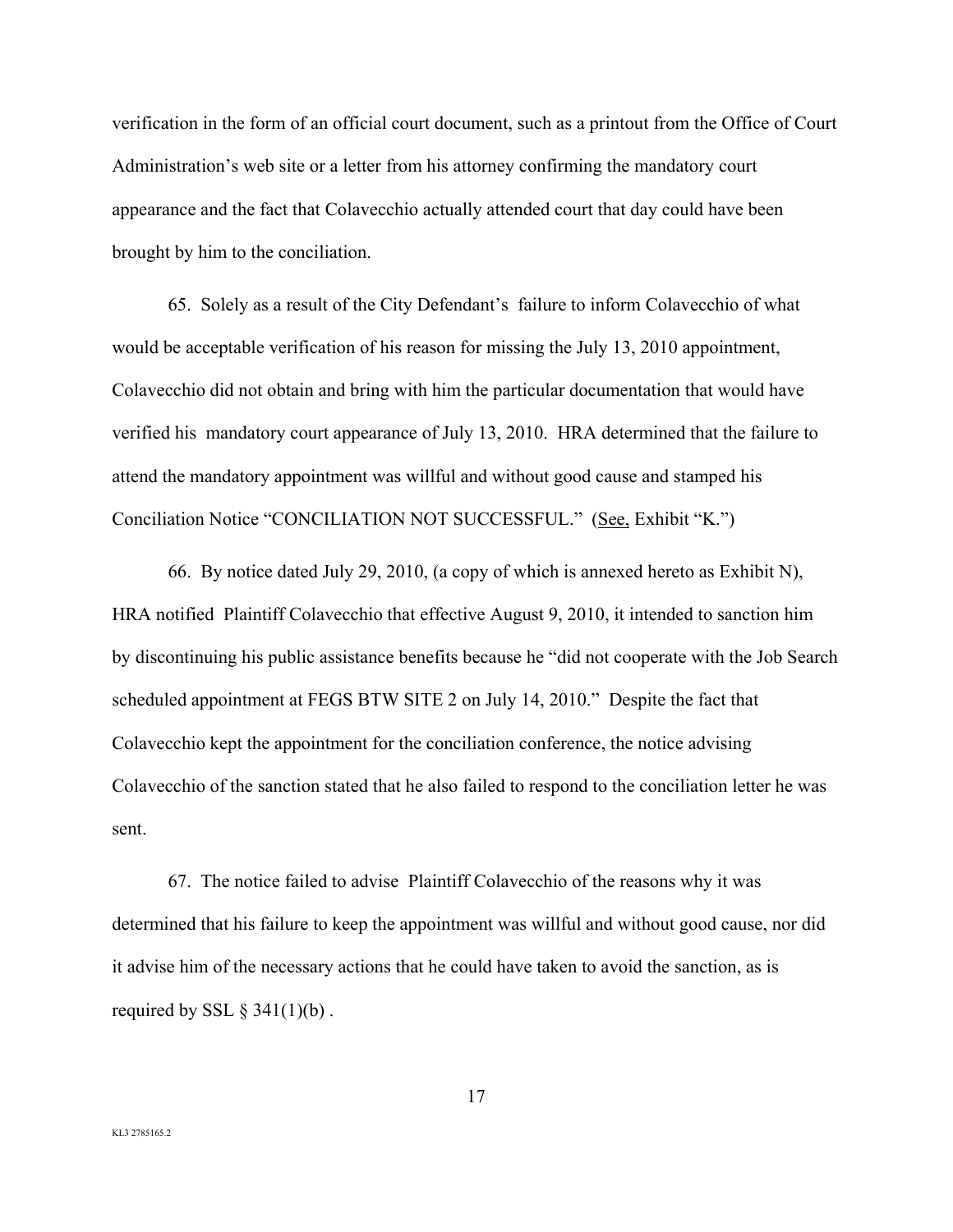68. The sanction went into effect on August 9, 2010 and was not scheduled to expire until November 10 2010.

69. Plaintiff Colavecchio requested a Fair Hearing to challenge the proposed sanction.

 70. Plaintiff Colavecchio would not have been able to prepare properly for the hearing, because the NOI failed to tell him the reason why his alleged infraction was determined to be willful and without good cause.

 71. Defendants took action to delete the sanction and to restore lost benefits to Plaintiff Colavecchio, as a result of his moving to intervene in this action.

#### **CLASS ACTION ALLEGATIONS**

 72. Plaintiffs bring this action pursuant to CPLR §§ 901 *et seq.* on behalf of themselves and a class defined as all past, current and future recipients of public assistance or food stamps in New York City since July 8, 2007, who have received City Defendant's Conciliation Notification or Notice of Decision and whose public assistance or food stamps have been reduced or discontinued for violating a work requirement.

 73. City Defendant claims that effective July 15, 2010, they ceased using the offending standard Conciliation Notice and replaced it with a revised notice that purportedly complies with the requirements of SSL  $\S 341(1)(a)$ . (See, Supplemental Affirmation of Arieh Mezoff, dated August 8, 2010.)

 74. The Conciliation Notice received by Plaintiff Colavecchio is dated July 16, 2010 and is not the revised Conciliation Notice.

75. In any event, the revised notice still suffers from some of the legal shortcomings of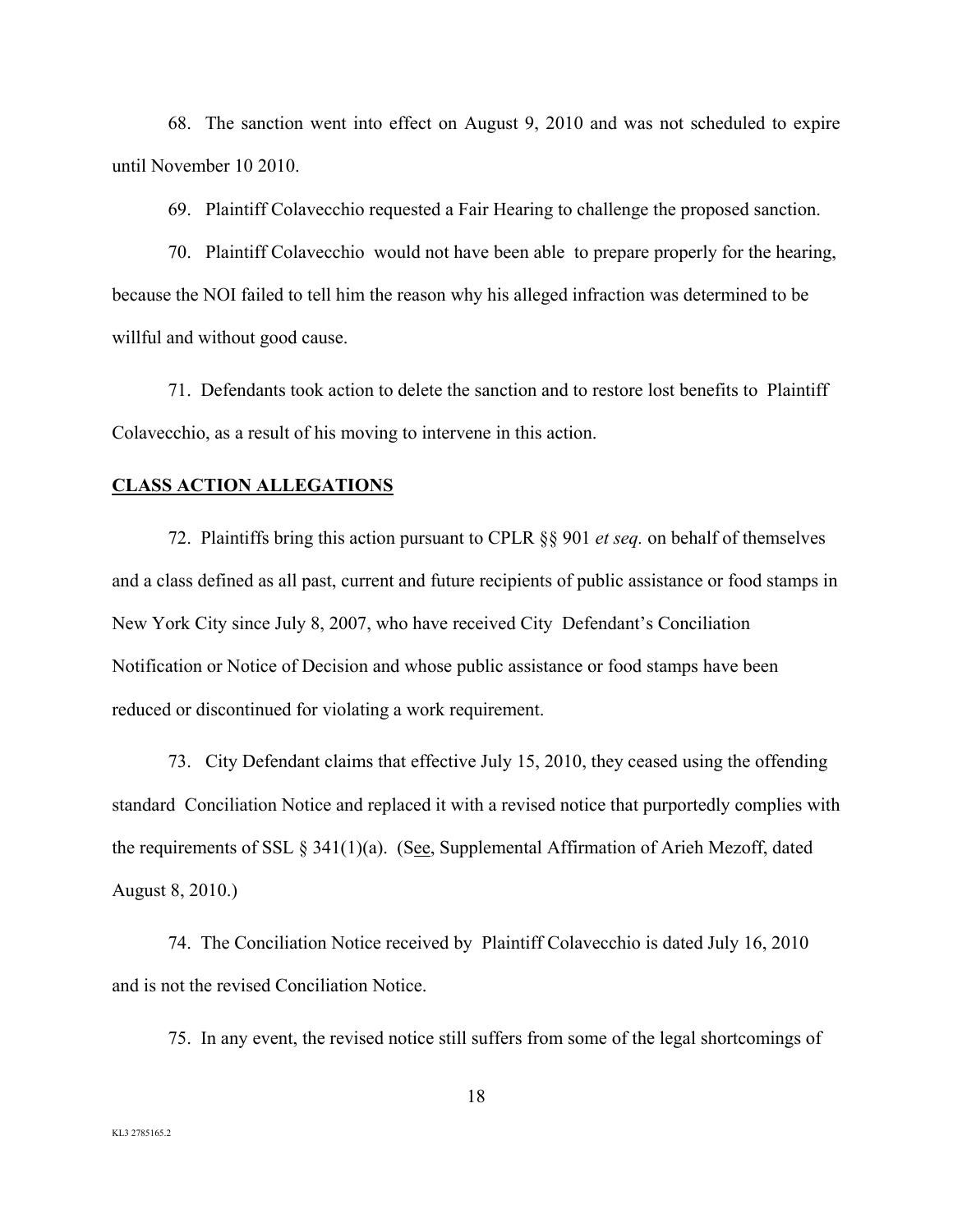its predecessor which, contrary to City Defendant's contentions, was not eliminated from use on July 15, 2010. (See, Exhibit L herein.)

 76. The class is so numerous that joinder of all members whether otherwise required or permitted is impracticable. CPLR  $\S 901(a)(1)$ . According to the most recent statistics published by City Defendant , there are 91,564 public assistance households where at least one member thereof is required to comply with work rules. Of these, 9,919 recipients are under a punitive employment-related sanction. Another 9,453 are in the sanction process, i.e. have been determined to have violated a work rule but have not completed the notice and hearing process. The snap-shot taken on the date of the report shows that there are 19,372 individuals who are under sanction or are at risk of sanction without having received notices that comply with the requirements of law. There are at least tens of thousands of others who were sanctioned without the benefit of lawful notices and whose sanctions have expired. (See HRA CA-June 22, 2013 – Weekly Report annexed hereto as Exhibit O)

 77. There are questions of law or fact common to the class which predominate over any questions affecting only individual members. CPLR  $\S 901(a)(2)$ . Specifically, all class members have been or will be charged with having violated mandatory work rules, and have received or will receive the same standardized notices advising them of the agency action and the rights that are appurtenant thereto. Thus the case of each class member not only shares common facts, but also common questions of law, to wit, whether the predicate notices sent to all class members violate the statutory, regulatory and due process requirements that govern the contents of such notices.

78. The claims of the representative parties are typical of the claims of the class. CPLR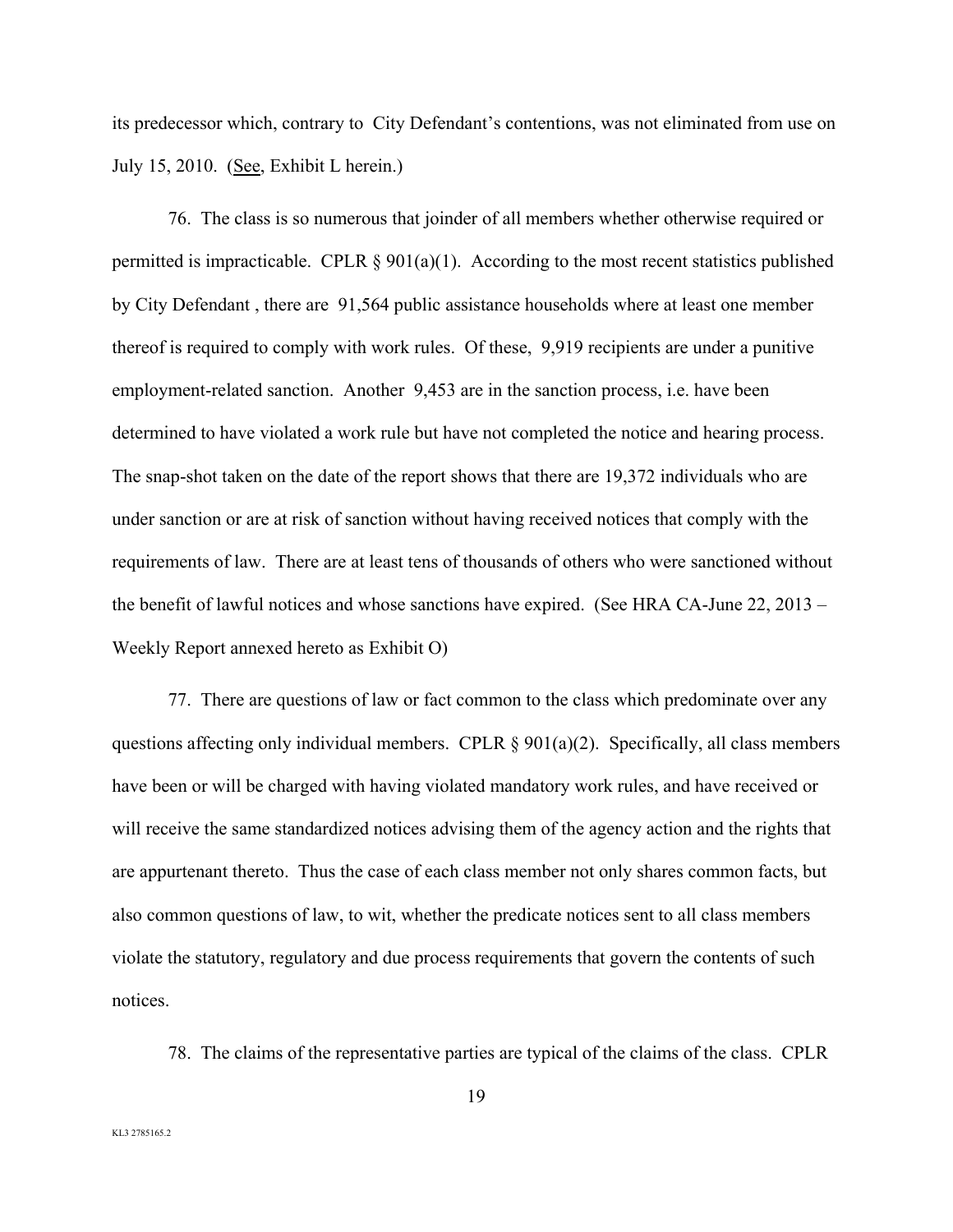§ 901(a)(3). Each named party and all class members allege that the standardized predicate notices which they all have received or will receive, fail to comply in the same manner with statutory, regulatory and due process requirements of such notices.

 79. The named plaintiffs and the class are represented by The Legal Aid Society and Kramer Levin Naftalis & Frankel LLP, whose attorneys are experienced in class action litigation. The named plaintiffs and their counsel will fairly and adequately protect the interest of the class. CPLR  $\S 901(a)(4)$ .

 80. A class action is superior to other available methods for the fair and efficient adjudication of the controversy. CPLR  $\S 901(a)(5)$ . Prosecution of separate actions by individual class members would unduly burden the Court and create the possibility of conflicting decisions.

### **STATEMENT OF CLAIMS**

### **FIRST CAUSE OF ACTION: INADEQUATE CONCILIATION NOTICE**

 81. Plaintiffs repeat the allegations in paragraphs 1 through 80 as if fully set forth herein.

 82. City Defendant's determinations to impose employment sanctions, and State Defendant's Decisions After Fair Hearing upholding the sanctions on Plaintiffs Smith and Colavecchio and the plaintiff class are in violation of lawful procedure in that the standardized Conciliation Notices issued by City Defendant are defective insofar as they fail to include the specific information mandated for such notices by SSL  $\S$  341(1)(a). Particularly, the Conciliation Notices fail to state in plain language the specific instance or instances of willful refusal to comply without good cause with the employment requirements, the necessary actions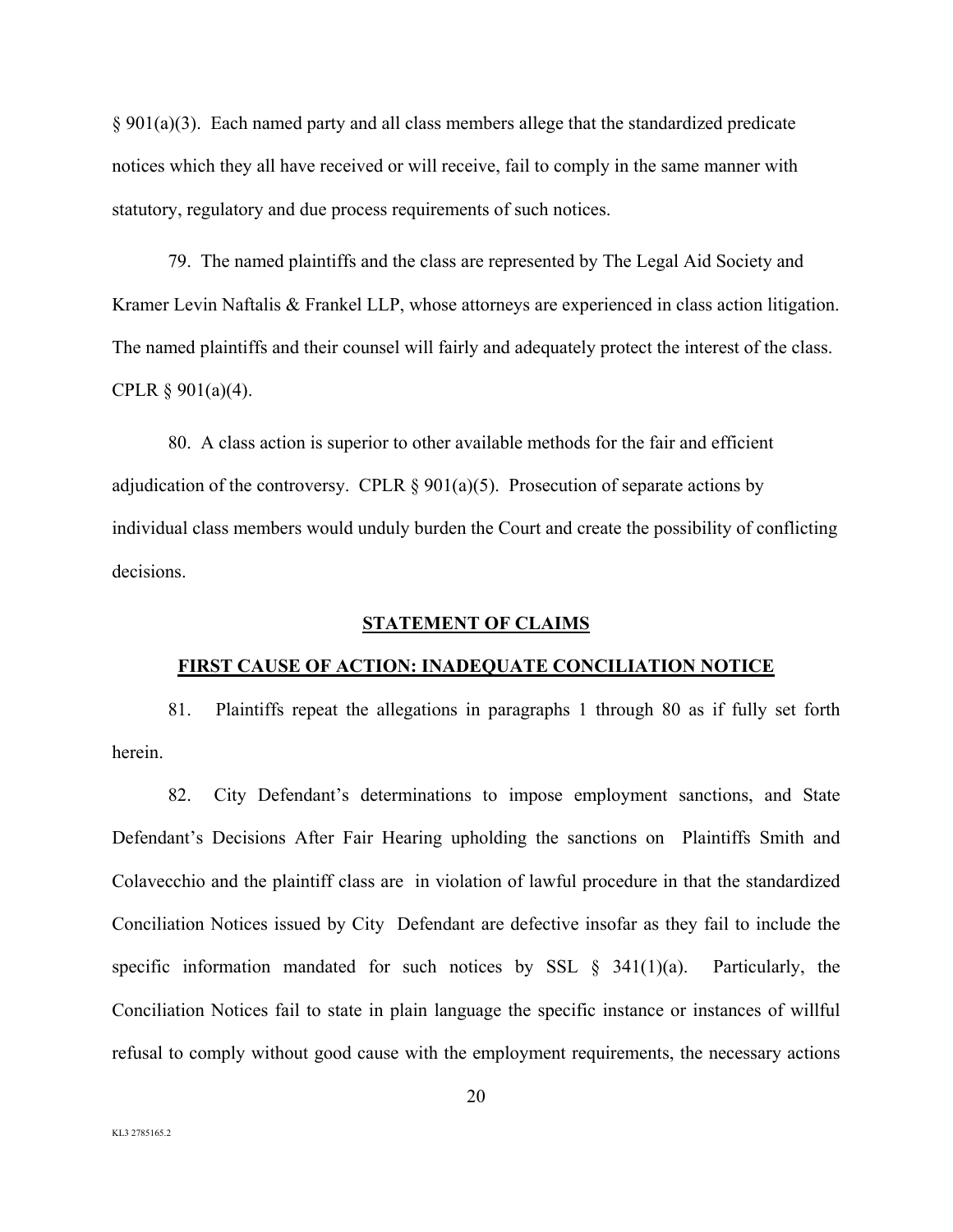that must be taken to avoid a pro-rata reduction in benefits, information on what would constitute good cause for non-compliance, and examples of acceptable forms of evidence that may warrant exemption from work activities including evidence of domestic violence, and physical or mental health limitations that may be provided at the conciliation conference to demonstrate such good cause for failure to comply with the employment requirements. City Defendant's failure to provide an adequate Conciliation Notice and a meaningful opportunity to resolve Plaintiffs' alleged non-compliance and thus avoid sanctions prior to their imposition violate SSL § 341(1)(a) and the Due Process Clause of the Fourteenth Amendment.

### **SECOND CAUSE OF ACTION: INADEQUATE NOTICE OF INTENT TO SANCTION**

 83. Plaintiffs repeat the allegations in paragraphs 1 through 80 as if fully set forth herein.

 84. City Defendant's determinations to impose employment sanctions on Plaintiffs Smith and Colavecchio and the plaintiff class, and State Defendant's determinations to uphold the sanction against Smith and the plaintiff class are in violation of lawful procedure in that City Defendant's standardized NOI fails to include the specific information mandated for such notices by SSL §§ 22, 341(1)(b), 18 N.Y.C.R.R. § 358-2.2, 7 C.F.R. § 273.13 and the Due Process Clause of the Fourteenth Amendment. Particularly, the notice fails to state the specific instance or instances of willful refusal or failure to comply without good cause with the employment requirements, the necessary actions that must be taken to avoid a pro-rata reduction in public assistance and food stamp benefits and the reason that the refusal or failure to comply was determined to be willful and without good cause.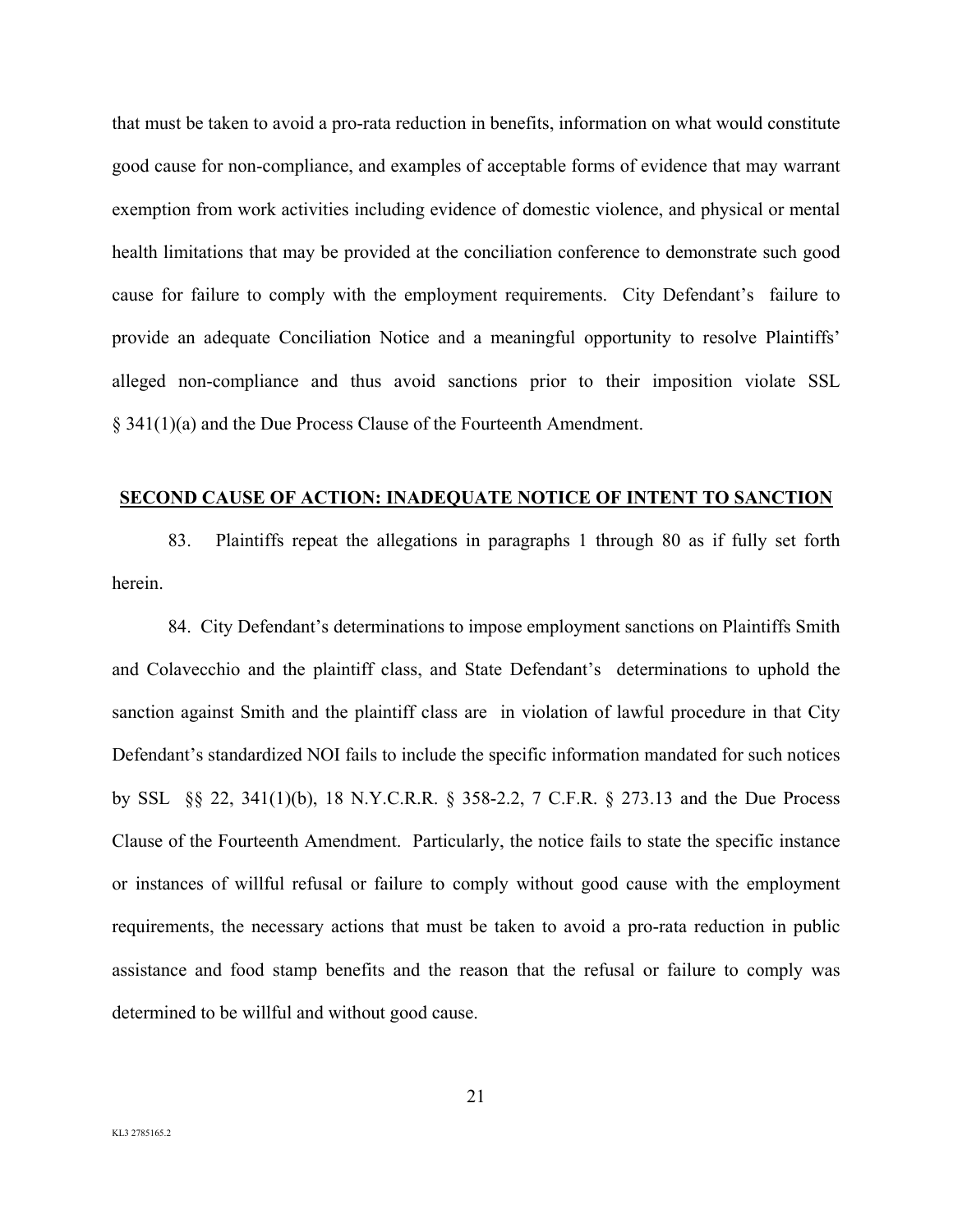#### **REQUESTS FOR RELIEF**

WHEREFORE, Plaintiffs request that this Court enter an Order and Judgment:

(1) Pursuant to CPLR § 3001 and 42 U.S.C. § 1983, declaring that the standardized Conciliation Notices issued to Plaintiffs and to members of the class fail to comply with the requirements of SSL § 341(1)(a) and the Due Process Clause of the Fourteenth Amendment; and

(2) Pursuant to CPLR § 3001 and 42 U.S.C. § 1983, declaring that the standardized "Notice of Decision On Your Public Assistance, Food Stamps And Medical Assistance" used in employment sanction cases fails to comply with the requirements of SSL  $\S$  22 and 341(1)(b), 18 N.Y.C.R.R. § 358-3.3, 7 C.F.R. § 273.13(a)(2), and the Due Process Clause of the Fourteenth Amendment; and

(3) Permanently enjoining City and State Defendants from sanctioning the named Plaintiffs or any class member for work rules violations unless and until Defendants have revised their standardized Conciliation Notice and Notice of Decision On Your Public Assistance, Food Stamps And Medical Assistance so as to bring them into compliance with the mandates of SSL § 22, SSL § 341(1)(a) & (b), 18 N.Y.C.R.R. § 358-3.3, 7 C.F.R. § 273.13(a)(2), and the Due Process Clause of the Fourteenth Amendment, and until Defendants provide Plaintiffs or any class members a conciliation process whereby they will have a meaningful opportunity to resolve alleged failures to comply with employment requirements and to avoid sanctions prior to their imposition; and directing Defendants to delete the sanctions of the class members and restore all benefits lost by class members as a result of the unlawful sanctions; and

(4) Awarding Plaintiffs reasonable attorneys' fees and costs in an amount to be determined upon appropriate motion, as provided by the Civil Rights Attorney's Fees Awards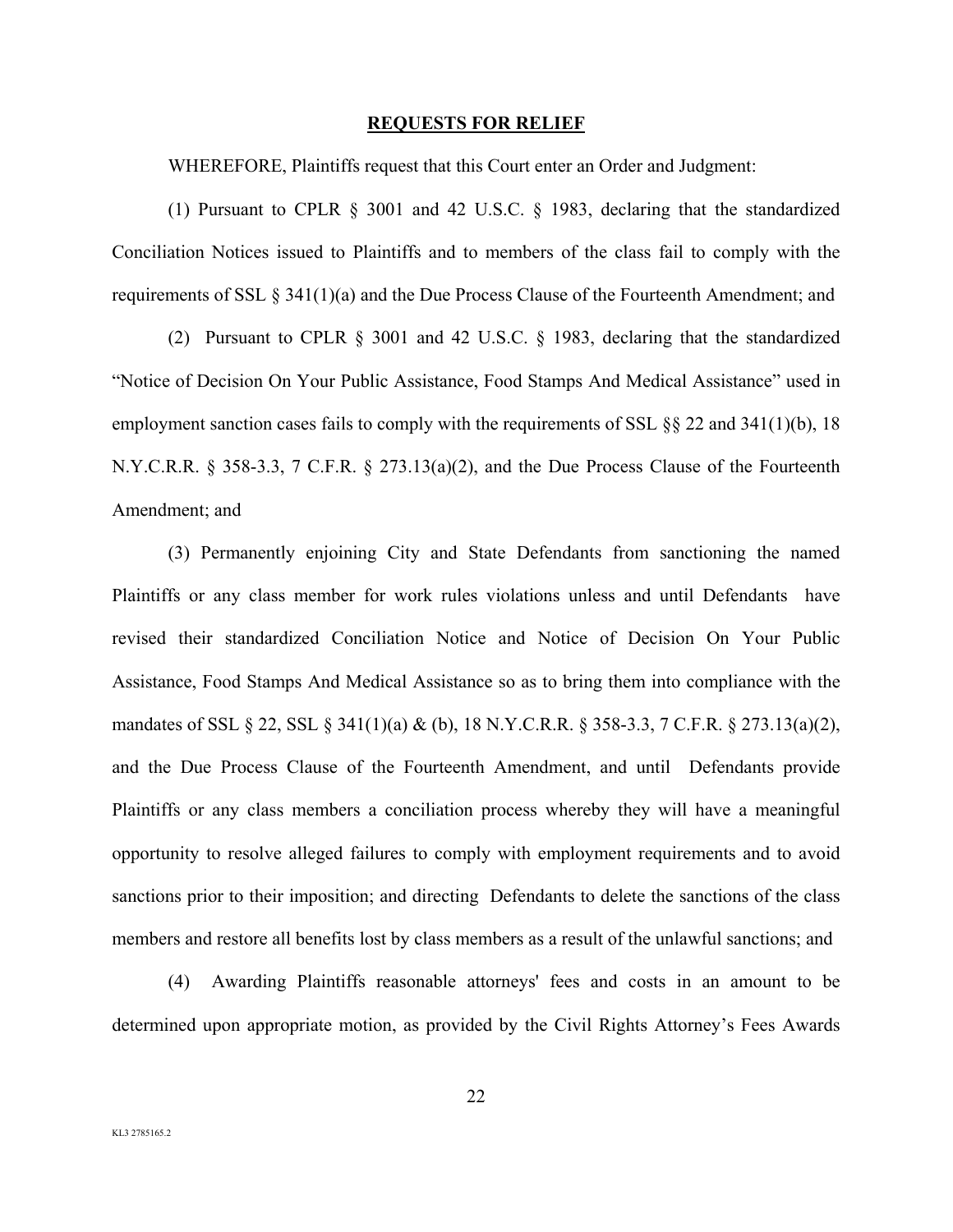Act of 1976, 42 U.S.C. § 1988, and the New York State Equal Access to Justice Act, CPLR

§§ 8600 *et. seq.*, and CPLR § 909; and

(5) Granting such other and further relief as the Court may deem just and proper.

Dated: Brooklyn, New York August 16, 2013

Respectfully submitted,

 STEVEN BANKS, ESQ. THE LEGAL AID SOCIETY Lester Helfman, Of Counsel 111 Livingston Street – 7th Floor Brooklyn, New York 11201 Telephone: (718) 422-2732

 KRAMER LEVIN NAFTALIS & FRANKEL LLP Susan Jacquemot 1177 Avenue of the Americas New York, New York 10036 Telephone: (212) 715-9100